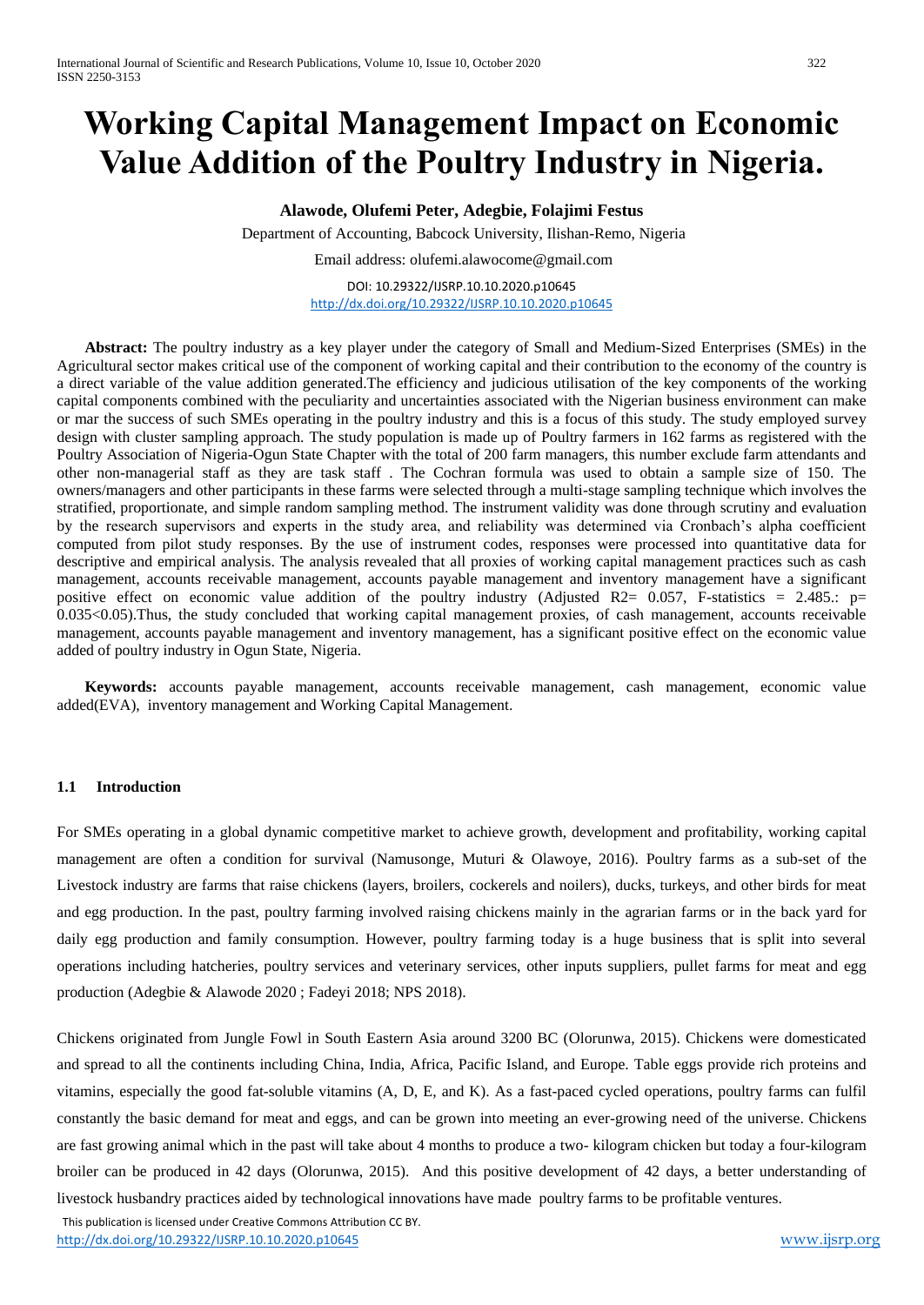In Nigeria, with SMEs constitute 97.2% of the companies in Nigeria and the poultry industry is not an exception (Ministry of Trade and Investment, 2011). However, the SMEs performances have fallen short of expectations in Nigeria (Eniola, Entebang 2014). The country is still characterized with alarming unemployment rate of 19.7% in 2010 and 43.67% in 2016 (Aminu & Shariff, 2015), as well as, high level of poverty for more than half of the population still live below the poverty line (Gbandi & Amissah, 2014). This shows that SMEs are not effective in this part Nigeria. Quite a good number of SMEs go into extinction shortly after their establishment and few that survive hardly make to the end of second and at most third-generational farms.

Farms profitability could be damaged because of inefficient working capital management. The Poultry farms have often failed due to the lack of knowledge of efficient working capital management (Kehinde, 2011). Additionally, the environmental uncertainties as applicable to businesses makes the predominantly SME farms to rely excessively on equity and maintain high liquidity and these financial characteristics affect profitability and consequently economic value added. Working capital management in SMEs is noticed by these researchers (Afrifa & Padachi(2015) ; Baños-Caballero, García-Teruel, & Solano(2010); Kehinde(2011).; Wali Ullah, Zahid, Khan, & Islam (2018). However, in many previous studies about working capital management there are still some limitations and more so little or no research work has been carried on working capital management with regard to economic value added or capital maintenance of the poultry industry especially in a developing country like Nigeria. Performance and value addition is one of the most concerned goal of enterprise owners, therefore studying about relations between working capital management and Poultry industry value addition will have more belief in the effectiveness of working capital management and to be more helpful in understanding the working capital management of not only the poultry industry but other related and associated businesses in Ogun State, Nigeria.

#### **1.2 Statement of the Problem**

In Nigeria, defining the research problem of the SMEs and specifically the poultry industry may begin with a consideration of the typical characteristics of management staff and structure. Most SMEs do not have any organizational structure and this can consequently be narrowed down to SMEs not having a structured approach to dealing with suppliers (payables and inventory) and customers (receivables) set ups. And most owner-managers and farm managers have no formal training in managing these specific components of the working capital and thus may experience mix-up in definitions of concepts and realities.

The SMEs in Nigeria have not been surviving as most SMEs collapse with the economic meltdown of between 2005 and 2009. The Poultry industry also have its own share of the downturn as the competition for poultry inputs climaxed since 2016 when the Federal Government of Nigeria stopped financing the importation of grains which is about 50% single cost in poultry production and thus survival becomes a function of efficiency measurement where the Break-Even analysis became relevant more than ever before. (Oduntan, 2017)

Lack of knowledge of financial management, specifically working capital management, combined with the uncertainties of the business environment often lead SMEs to serious crisis regarding value addition and thus ability or inability to meet creditors obligations. Regardless of whether it is owner-manager or hired-manager, for as long as the key inputs of working capital are wrongly placed, ability to add value and meet the requirements of equityholders and creditors of the company will be adversely affected. Consequently, SME profitability could be damaged because of inefficient combination of working capital components.

 This publication is licensed under Creative Commons Attribution CC BY. <http://dx.doi.org/10.29322/IJSRP.10.10.2020.p10645> [www.ijsrp.org](http://ijsrp.org/) Available empirical studies in Nigeria on management issues associated with poultry health checks(drugs management and vaccination) and performance are mostly descriptive analysis on assessment of established prevalent diseases and mortality in chicken layers, noilers and broilers; evaluation of biosecurity status of poultry farms; assessment of biosecurity meaures and practices.. Also, literature is vast with the economic analysis of poultry production in Nigeria (Kalla ,Barrier, Haruna, Abubakar,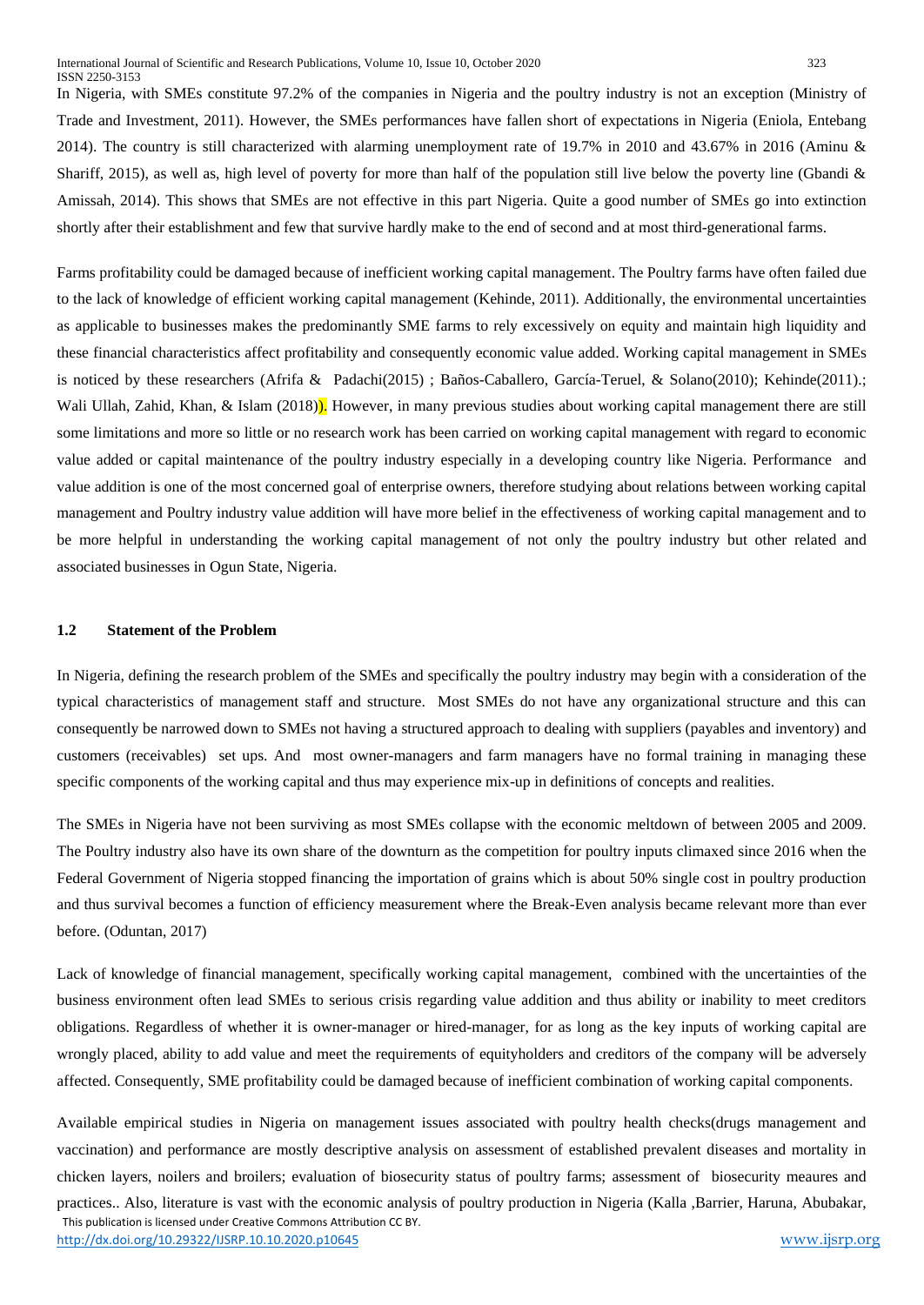Hamidu, & Murtala(2007), Akintunde, Adeoti, Okoruwa, Omonona,& Abu(2015); Obi, Olubukola & Maina, 2008; Fasina, Ali, Yilma, Thieme & Anker, 2012; Ajetomobi & Adepoju, 2010). However, none of these studies has considered the assessment of working capital management and its effect on economic value added of the poultry farms in Nigeria. Based on this identified gap, this study will examine the effect of working capital management on performance of selected Poultry farms in Ogun State, Nigeria. and then, to analyse measures for improving SME profitability in Nigeria by using efficient financial management tools and utilization of such tools.

# **1.3 Objective of the Study**

The main objective of this study is to evaluate the effect of working capital management on economic value added of SMEs in the Poultry industry of Ogun State.

## **1.4 Research Questions**

The question that formed the direction of the conduct of enquiry in this paper is "In what way does Working capital management affect the Economic Value-Added position of selected Poultry industry in Ogun State, Nigeria? "

#### **1.5 Hypotheses**

The hypothesis tested in this study is :

Ho: There is no significant effect Working capital management on the Economic Value- Added(EVA) position of SMEs in the Poultry industry of Ogun State, Nigeria.

## **1.6 Justification for the Study**

In terms of working capital management, most previous researchers have focused on examining, investigating and describing the behaviour of SMEs in practicing financial management. The specific areas of working capital management including financial reporting and analysis, working capital management, fixed asset management, annual budgeting process, accounting information system and capital structure management have long attracted the attention of researchers (Banik & Bhaumik, 2006). Their findings are mainly related to exploring and describing the behaviour of SMEs towards working capital management. Although they provided such descriptive statistical data and empirical evidence on SME working capital management in manufacturing industry but failed to consider SMEs farming industry, it appears that there are still gaps in the literature, which is the focus of this paper.

Firstly, most empirical evidence comes from the developed economies such as the United States of America (USA), the United Kingdom (UK), Canada and Australia (King & McGrath, 2002). And the developed economies can be further latched onto for expanding the frontier of studies relating to working capital management and SMEs performance in farming poultry industry in Nigeria. Secondly, most previous researchers focus on investigating and describing working capital management whereas there has been little research examining the impact of working capital management on SMEs performance in Nigeria (Alabi 2014).

These are major gaps and it is difficult to convince business financial management practitioners of the need for changes in practices until empirical evidence of the effects of working capital management on the profitability of SME is provided and the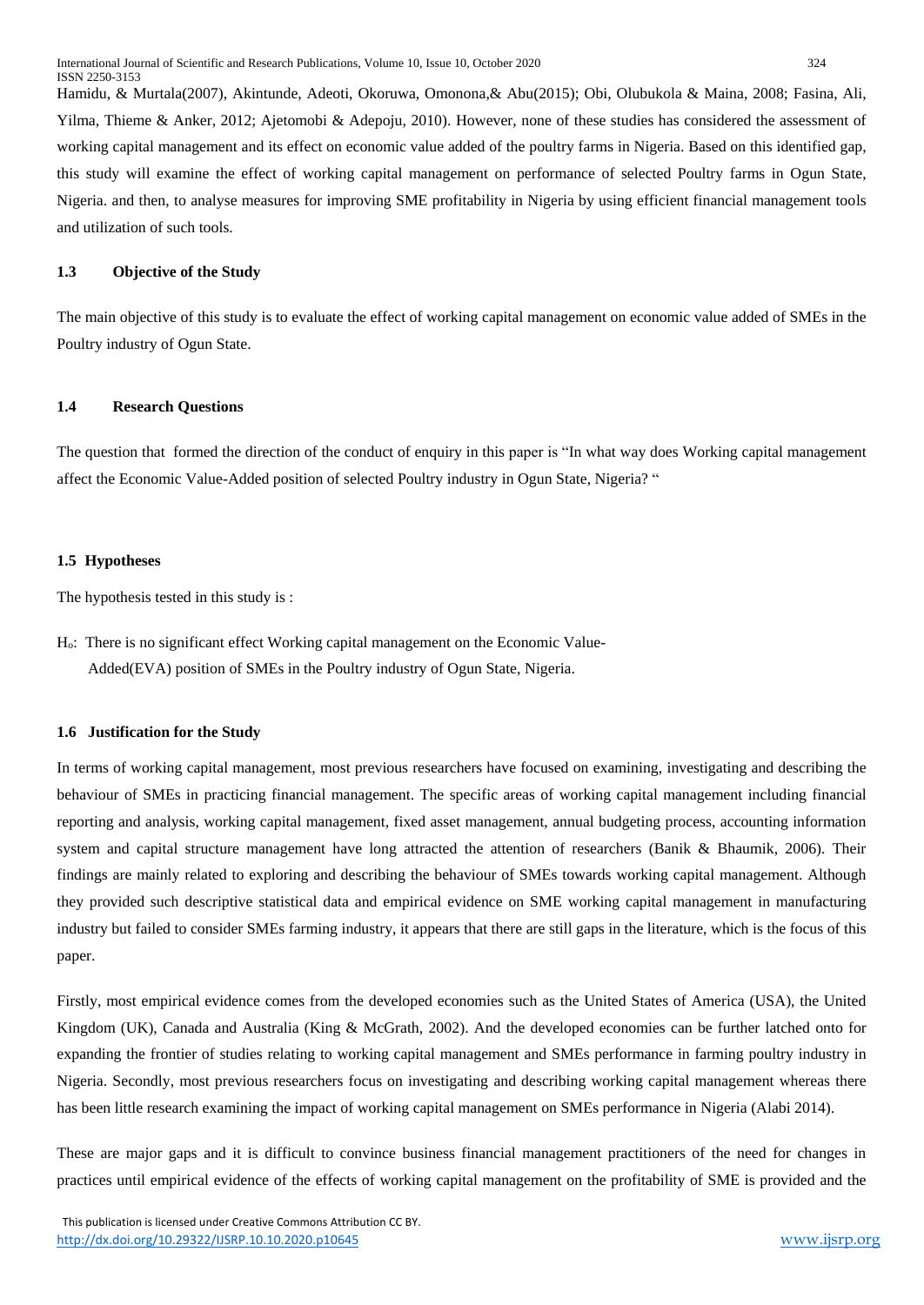relationship between the two variables are discovered. Based on previous research findings and recognition of these gaps, a study of the impact of working capital management on SMEs performance of poultry farms in Ogun State, Nigeria is justified and a model of the impacts of working capital management and its effect on SMEs performance should be developed and tested by using the empirical data from Nigeria. However, studies on the effect of working capital management on Poultry industry in Ogun State are scanty considering individual constructs of working capital management majorly like annual budget process, financial reporting and analysis, capital structure management, working capital management and accounting information system. Based on this identified gap, this study focused on the effect of working capital management on performance of selected Poultry farms in Ogun State, Nigeria.

# **2.0. REVIEW OF LITERATURE**

# **2.1 Poultry Industry as a Small and Medium Scale Enterprises (SMEs)**

A small and medium enterprise (SME) was introduced as far back as the late 1940s with the primary aim of improving trade and industrialization in the e developed nations. (OECD, 2004). The definitions of SME are usually associated with each country definition based on the role of SME in the economy, policies and programmes designed by relevant developmnet agencies and institutions empowered to develop SME. The concept os delimitation of small or medium scaled business varies accros continents and even countries within the same continent. also varies overtime from agencies or developing institutions to another, depending on their policy focus.

| Category     | UK (1975 Companies<br>Act) |               | <b>European Union (EU)</b><br>1995 | Nigeria (2003)National Council of<br>Industry |                                                                                    |
|--------------|----------------------------|---------------|------------------------------------|-----------------------------------------------|------------------------------------------------------------------------------------|
|              | Turnover                   | WorkForce     | WorkForce                          | WorkForce                                     | <b>Total Cost Including</b><br><b>Working Capital But</b><br><b>Excluding Land</b> |
|              | million£                   | <b>Number</b> | <b>Number</b>                      | <b>Number</b>                                 | m'Naira                                                                            |
| Small Scale  | <1.4                       | < 50          | $10 - 49$                          | $11 - 35$                                     | $1 - 40$                                                                           |
| Medium Scale | $1.4 - 5.7$                | $50 - 250$    | $50 - 250$                         | $36 - 100$                                    | $40 - 199$                                                                         |
| Large Scale  | >5.7                       | >250          | >250                               | $\geq 101$                                    | $\geq 200$                                                                         |

# **Table 2.1. Definition of Small, Medium and Large-Scale Companies**

**Source: Researcher's Field Survey (2019). National Council of Industry (2003). CBN Guideline on Small and Medium Enterprise Investment Scheme (SMEEIS, 2005). IFC(2006)**

In most economies, smaller enterprises are much greater in number. In Nigeria, the Poultry Industry is almost 100% SMEs. In many sectors, SMEs are also responsible for driving innovation and competition. Globally SMEs account for 99% of business numbers and 40% to 50% of GDP.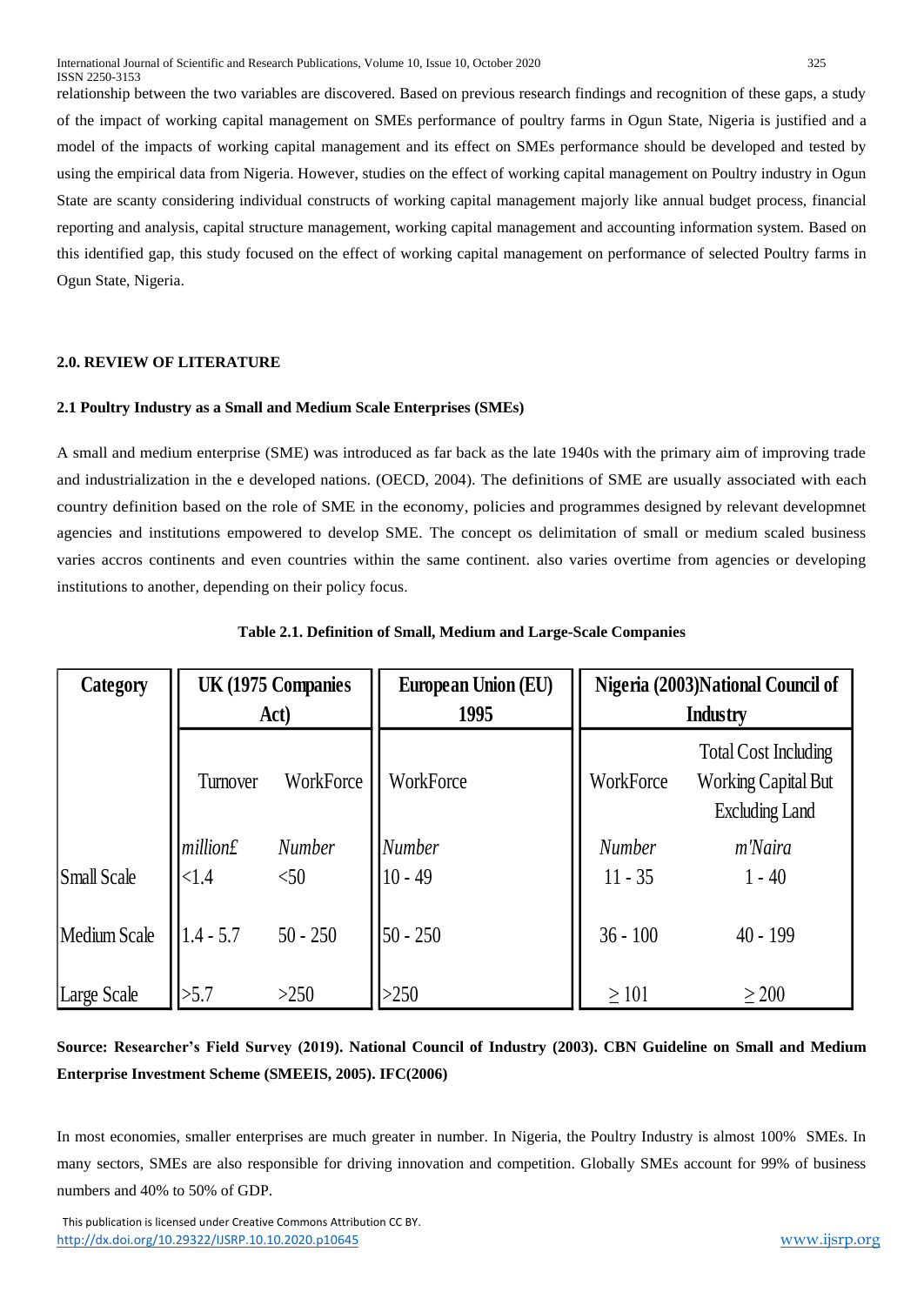The development of viable SMEs in Nigeria has over the years been challenged by a number of harsh economic

conditions which characterise the Nigerian business environment. Some of these challenges have been outlined to include erratic informal sources of finance still remain the major source of funding for SMEs in Nigeria including personal saving and borrowing from friends, extended families and various credit bodies like the cooperative societies (Alawode & Adegbie, 2020). Next is the fact of huge dependence on owners entrepreneurial skills. Thirdly, there is the challenge of inadequate (or outright lack of) infrastructural and institutional support, this includes electricity, portable water, feeder roads and security networks while the judiciary is still weak at protecting SME growth and development in Nigeria. And incessant political conflicts, ethno-religious conflicts, as well as poor governance and accountability in public service, have all functioned to make the Nigerian business environment very shaky and unreliable. (Etuk,Etuk & Baghebo, 2014; Falope & Ajilore, 2009).

## **2.1.6. Working Capital Management**

Raheman and Nasr (2007) defined working capital management as one that is concerned with the problems emanating from attempts to manage the current asset, current liabilities and the interrelationship that exists between them. Whereas, Soyemi and Olawale(2014) noted that working capital management is the administration of the whole aspects of both current assets and current liabilities, which makes working capital the life blood of a company. Working capital management ensures that a company has sufficient cash flow in addition to the operating profit induced cashflow in order to meet its short-term debt obligations after settling operating expenses. Implementing an effective working capital management system is an excellent way for many companies to improve their earnings and increase their short-run survival tendencies. All the working capital management components have specific measurement indicators and these help the management to identify areas of focus, such as inventory management, cash management, accounts receivable and payables management.

Working capital management in view of Raheman and Nasr (2007) is based on the purpose of holding working capital as it ensures the effective and efficient utilization of the business investment in fixed assets. Sharma and Kumar (2011), viewed working capital management from efficiency perspective and can be measured and achieved through the cash conversion efficiency, days operating cycle and days working capital. Working capital management is also the management of investment in current assets and the financing of the current assets, and involves setting working capital management policy and carrying out that policy in a business's daily operations, to achieves its goals and objectives, such as shareholder wealth maximization compared to alternative investment return , competitive advantage and growth.(Ewubare & Ozar, 20180

Working capital management is very crucial in this hydra-headed period of global financial crisis and this is because liquidity crisis is the order of the day particularly for SMEs necessitating that effective and efficient management of any available cash will be needed to ensure that company breaks even and survives this distressed time since credit is scarce. Uremade, Egbide. & Enyi (2012).

Working capital management involves, the process of managing the activities and processes related to working capital (Saad & Edi, 2010) and the aim is to ensure that there are checks and balances to ensure sufficiency in cash inflow to sustain the company's operations. This must be an on-going process that must be evaluated using the current level of assets and liabilities. Working capital management may involve implementing short- term decisions that may or may not carry over from one financial period to the next one and can be defined as the administration of current assets in the name of cash and cashlike items like marketable securities, receivables including staff advances, payables including deposit for sales and inventories. Adina (2010) demonstrated that good working capital management is whne there is an acceptable relationship between the different components of a firm's working capital so as to make an efficient mix, which will guarantee capital adequacy. Therefore, working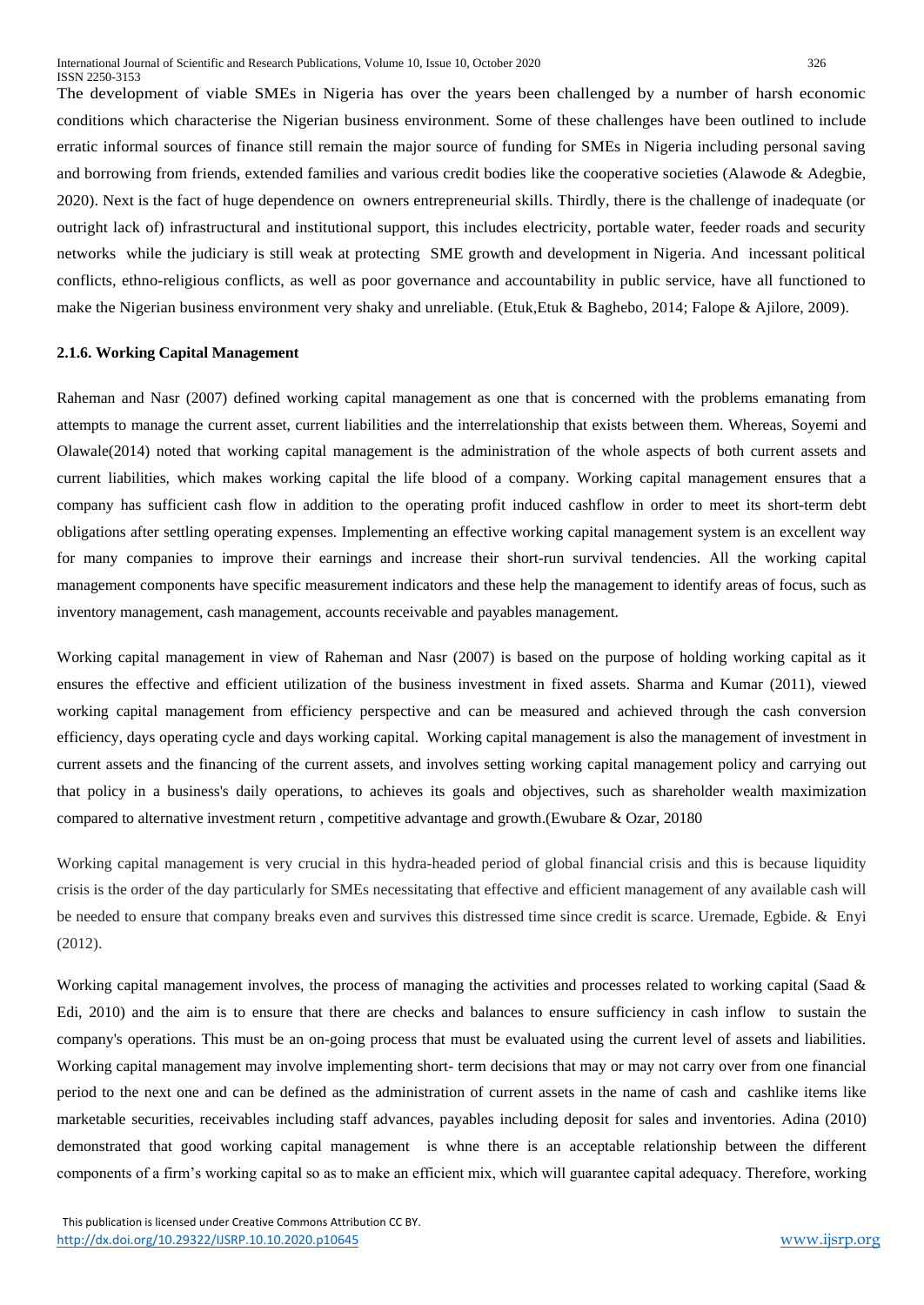capital management should make sure that the desirable quantities of each component of the working capital are available for management (Soyemi & Olawale,2014).

Working capital management consists of managing working capital components; including cash, receivable, and payable and inventory management in SMEs and working capital policy used to maintain level of investment in current assets for attaining their targeted Raheman & Nasr (2007). In order to understand the importance of working capital one has to understand the details of working capital cycle and cash conversion cycle which is described as the core for working capital management. Adina (2010) said that working capital cycle includes all the major dimensions of business operations. It is quite clear that a bad management of a single component of the accounts in this cycle might cause a big trouble for the non-living entity which might leads to its death, like mis-managing deferred tax components leading to huge cash outflow. Therefore, the management of working capital and balance between components of working capital particularly with key indicators like DPO, DSO, Inventory turnover is extremely important for the smooth running of businesses. Similarly, the basic aim of financial management is to maximize the wealth of the shareholders and in order to achieve this; it is necessary to generate sufficient sales and profit.

However, as most organisations cannot but get involved in credit sales, sales do not convert in to cash instantly. The time between purchase of inputs which are largely inventory items (raw material or merchandise) for the production and their conversion into cash is known as operating cycle or working capital cycle. Therefore, working capital management deals with the act of planning, acquisition, organizing and controlling the components of working capital (current asset and liability) like cash, bank balance, inventory, receivables (trade and others), payables(trade and others), overdraft and short-term loans (Shubita, 2013).

## **2.1.6.1 Cash Management**

This is simply the treasury management of the bank balances and the cash at hand including imprest management. The main factor to be managed here is the banking relationship to cover for overdraft and other short-term facilities in periods of cash deficit and to invest the surplus cash inflow at an optimum and non-disruptive manner.

## **2.1.6.2 Accounts Receivable Management**

Accounts receivable are incomes and sales receipts due but not yet paid by the customers and other receiver of dispended/sold services. Accounts receivable, which can be resulting directly from trade/production or from other activities are listed as assets on a company's balance sheet, but they are really not actually assets until they are collected as there exists risk elements of noncollection. A common metric that is used to assess a company's handling of accounts receivable is days sales outstanding, which interprets to be the average number of days a company takes to collect sales proceeds (Raheman & Nasr, 2007).

## **2.1.6.3 Accounts Payable Management**

Accounts payable, the money that a company is obligated to pay out over the short term of one accounting year. We also have Trade payables resulting directly from procurement of direct factors of production/services and Other payables resulting from other obligations like tax, interest expense not settled. Companies seek to strike a balance between maintaining maximum cash flow by delaying/optimising payments as long as is reasonably possible without soiling the integrity of the business which can impact on the credit ratings. Usually measured by the Days Payable Outstanding- the number of days of financing provided by the short-term creditors. Ideally, a company's average time to collect receivables should be significantly shorter than its average time to settle payables (Obara & Eyo, 2002).

#### **2.1.6.4 Inventory Management**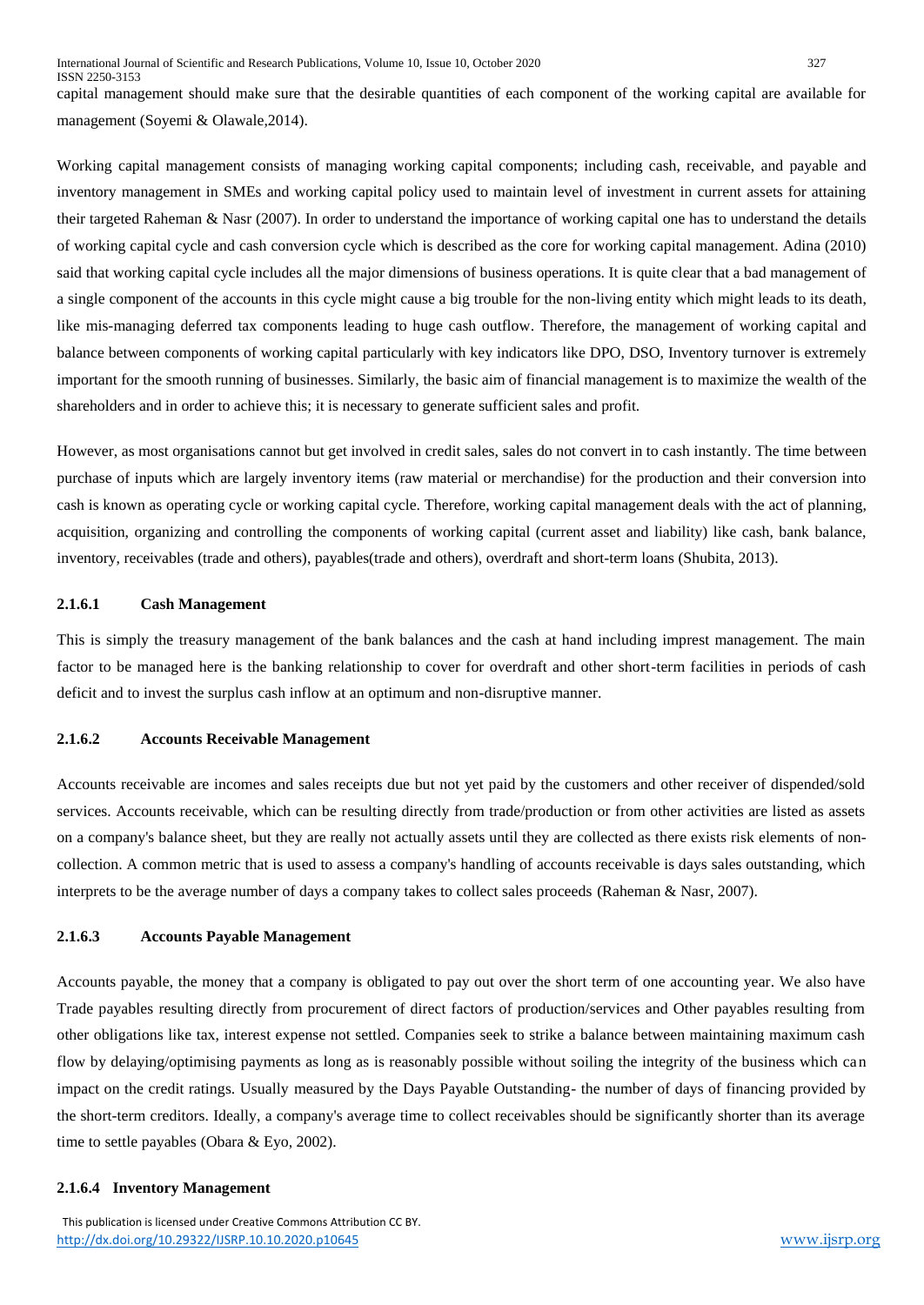Inventory is a company's primary asset acquired with the intention of further processing/packaging and converts into sales revenues. The inventory turnover rate which measures the rate at which a company sells and replenishes its inventory is an important measure of its success and is an indication of the strength of sales and as a measure of how efficient the company is in its purchasing and manufacturing process. In the poultry industry, there are three broad inventory items as inputs apart from the birds itself, these are energy inputs like maize, wheat, sorghum and oat. Protein inputs like soya bean meal (SBM), fishmeal, groundnut cake(GNC) and soya/vegetable oil. The third category are the macro-nutrients and other additives. The last two categories are largely imported and if not properly managed and gets too low puts the company in danger of losing out on

production/sales, but excessively high inventory levels represent wasteful, inefficient use of working capital. There are also many sub-categorisations of inventory depending on the industry, for example in the poultry industry, we can have Finished Feed, Feed materials, Feed Additives and other constituents like drugs (Afrifa & Padachi (2015); Kier ,2015; Lihandah , Bogonko & Ong"iyo (2018 )).

# **Table 2.2. Inventory and Cash Levels and Impacts**

| Inventory                                                                                                                                                              |                                                                                                                                                     |  |
|------------------------------------------------------------------------------------------------------------------------------------------------------------------------|-----------------------------------------------------------------------------------------------------------------------------------------------------|--|
| <b>High Levels</b>                                                                                                                                                     | Low Levels                                                                                                                                          |  |
| Benefit:<br>Happy customers<br>Few production delays (always have needed parts on<br>hand)<br>Cost:<br>Expensive<br>High storage costs<br>Risk of obsolescence<br>Cash | Cost:<br>Shortages<br>T.<br><b>Dissatisfied customers</b><br><b>Tara</b><br>Benefit:<br>Low storage costs<br>l s<br>Less risk of obsolescence<br>h. |  |
| <b>High Levels</b>                                                                                                                                                     | Low Levels                                                                                                                                          |  |
| Benefit:<br>Reduces risk<br>Cost:<br>Increases financing costs                                                                                                         | Benefit:<br>Reduces financing costs<br><b>College</b><br>Cost:<br>Increases risk<br><b>I</b>                                                        |  |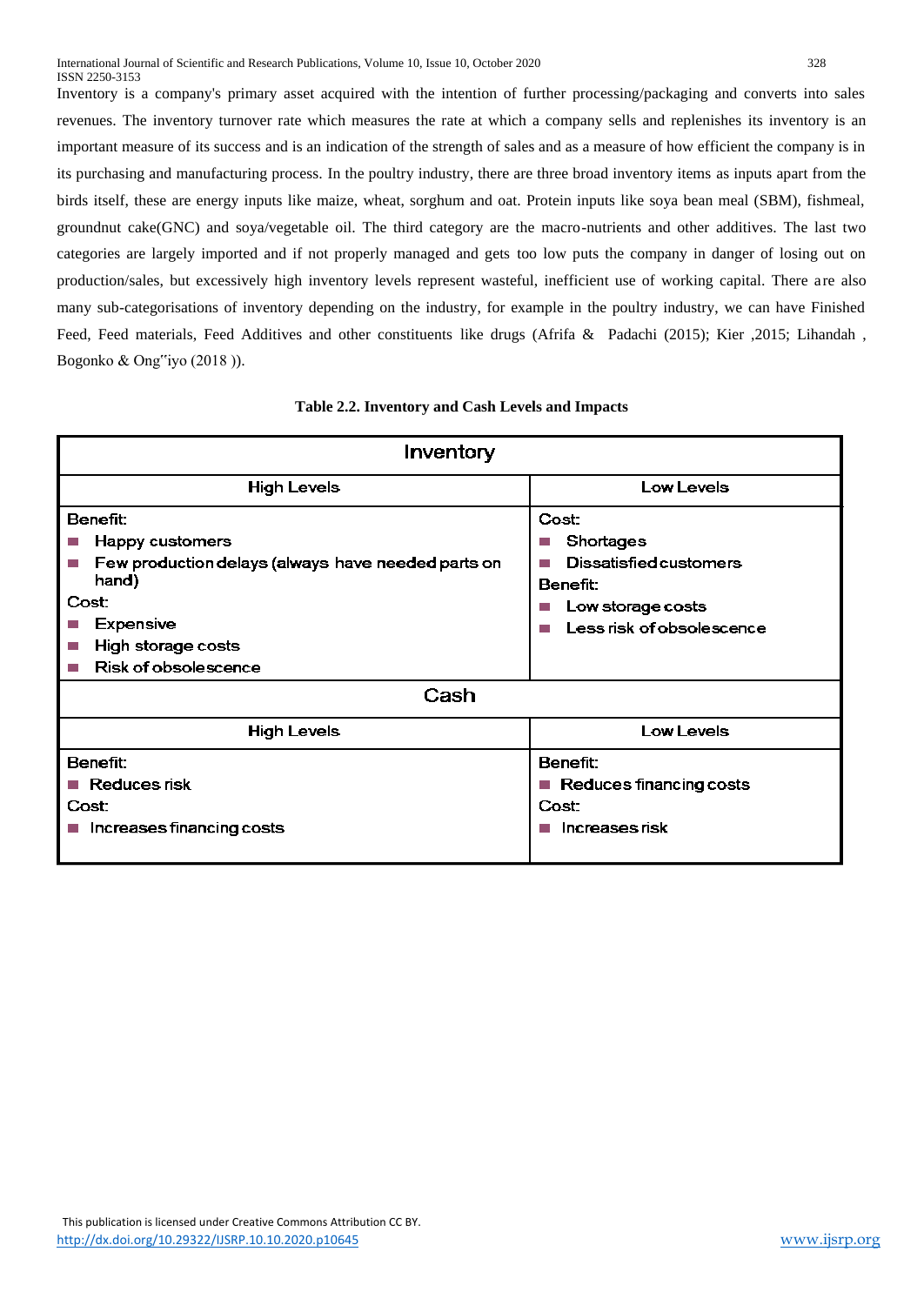| <b>Accounts Receivable</b>                |                                          |  |
|-------------------------------------------|------------------------------------------|--|
| High Levels (favorable credit terms)      | Low Levels (unfavorable terms)           |  |
| <b>Benefit:</b>                           | Cost:                                    |  |
| Happy customers                           | <b>Dissatisfied customers</b>            |  |
| High sales                                | Lower Sales<br><b>Tale</b>               |  |
| Cost:                                     | <b>Benefit:</b>                          |  |
| <b>Expensive</b>                          | Less expensive                           |  |
| High collection costs                     |                                          |  |
| Increases financing costs                 |                                          |  |
| Payables and Accruals                     |                                          |  |
| <b>High Levels</b>                        | Low Levels                               |  |
| Benefit:                                  | Benefit:                                 |  |
| Reduces need for external finance-using a | $\blacksquare$ Happy suppliers/employees |  |
| spontaneous financing source              | Cost:                                    |  |
| Cost:                                     | Not using a spontaneous                  |  |
| Unhappy suppliers                         | financing source                         |  |

# **Source: Knight (2016) and Kier (2015)**

# **2.2 Theoretical Review**

This section of the review provides the basic theoretical assumptions for the study. It will focus on relevant theories that can be applied to the study variables and concepts in order to come up with a logical linkage between the variables. The theories reviewed are; The Theory of Residual Equity, The Contingency Theory, Shareholder Theory, Liquidity Trade off Theory and Pecking Order Theory.

# **2.2.3. The Contingency Theory**

The contingency theory of leadership was proposed by the Austrian psychologist Fred Edward Fiedler in his 1964 article, "A Contingency Model of Leadership Effectiveness" (Fiedler, 1964(as cited in Omoluabi, 2016).The contingency theory emphasizes the importance of both the leader's personality and the situation in which that leader operates. The theory holds that there are various contextual factors that determine how an organization operates such as the technology and external environment. As described by Chenhall (2003), that these factors will affect the organizational structure, which will then influence the design of the financial system.

The second feature of firms environmental uncertainty as identified by Pike (1986) argued that the more mutable and random the context of operation is, the less suitable will be the highly bureaucratic, mechanistic capital budgeting arrangements. According to Pike(1986), businesses working in highly indeterminate environments are assumed to benefit from complex investment approaches, mainly in appraising risk. Finally, Pike was also concerned with the behaviour characteristics of firms and recognises three characteristics, namely degree of professionalism, the history of the organisation and the management style. Contigency theories that postulates that effective leadership will depend not only on the leadership style but such style will be influenced by how to be in control over situations. Good leader-member relations, task with clear goals and procedures, and the ability for the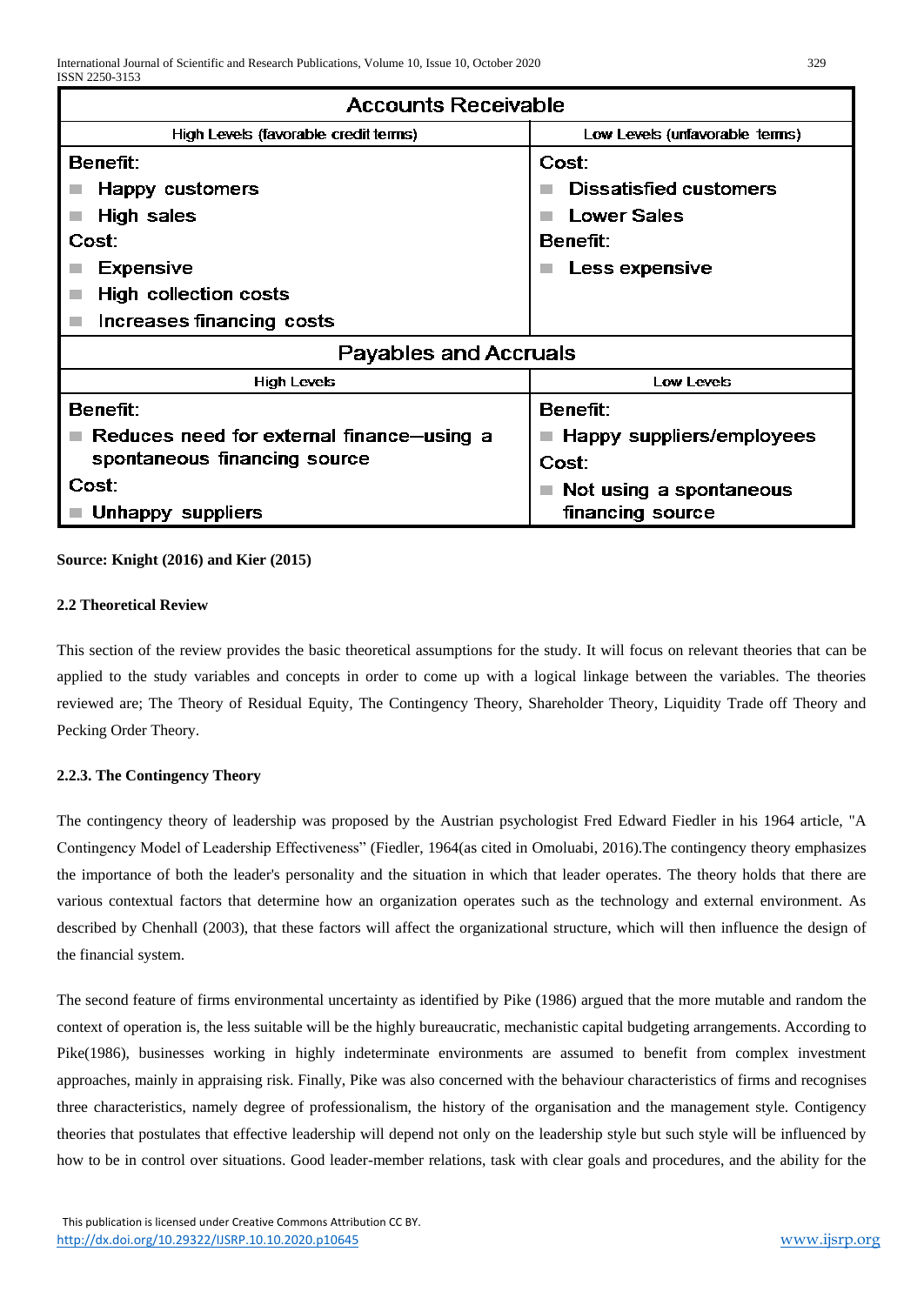leader to serve out rewards and punishments are the three key ingredients of contingency theory and lacking these three in the right mix and context is surely a recipe for leadership failure.

## **2.2.4 Cash Management Theory**

Cash Management theory was determined by Morton Miller and Daniel Orr in 2009 in attempting to create a better way to deal with finance management over Baumol's model.

The Miller & Orr model of cash management is developed for businesses with uncertain cash inflows and outflows. It is a model that allows lower and upper limits of cash balances to be set and the return point determined (target cash balance).The model figures out how to achieve a reasonable level of authenticity while not being excessively detailed. It states that the aggregate cash flows are constantly distributed with very low levels of the mean and standard deviation. This is a probabilistic or stochastic model which accepts instability in financial management by accepting that the day by day cash flows are unverifiable and, in this manner, take after a trendless random walk. This theory thus sets bounds inside which money ought to be managed. These cut-off points are: A furthest breaking point, which is the most extreme value of money to be held, Lower restrict, which is the base value of money to be held (thought to be zero), and Return point, which is the target amount of money considered optimal.

According to Gadome and Thaeer (2008), an endeavour ought to keep up satisfactory liquidity for its smooth working. In the event that materials are heedlessly bought, it will bring about dormant moderate moving and outright stock. And at any ratee, deficient stock value will result to stock outs and negative interference in operations (Gadome & Thaeer, 2008). Money should likewise be kept up at a perfect level. It might likewise result to expanded cost because of misusing, waste and theft. Namusonge (2008) notes that excessively or deficient level of money equalizations mean money is not appropriately used. Insufficient level of finance balance for instance can prompt stoppage in business operations. An organization might be beneficial however with no liquid finance which can result to operations intrusions. The organization can likewise be constrained into ending up by its creditors.

# **2.3 Empirical Review**

## **2.3.3. Working capital management and Economic Value Added**

This is a registered trademark of Stern Stewart and Company and is an estimate of a firm's economic profit being the value created in excess of the required return of the company's investors (i.e. shareholders and debt holders)

EVA is based upon an age-long concept and that is the concept of profit left to service equity, and is completely apart from accounting profit at all. A company is at a loss if its business returns in terms of profit is less than its cost of capital. And this is mindless of the business paying taxes as if it had a genuine profit. The enterprise still returns less to the economy than it devours in resources… Until then it does not create wealth; it destroys it.(Sharma & Kurma 2010)

Proponents of EVA claim that EVA is highly correlated with stock returns, return on investment. EVA derives stock prices (Stewart, 1995; Sharma & Kurmar, 2010) is better than other accounting-based performance indicators particularly accounting profit.. Various Studies are also conducted on Incremental information content tests of EVA and provide evidences that it adds significant explanatory power to Earnings Per Share in explaining stock returns. Worthington and West (2001) provided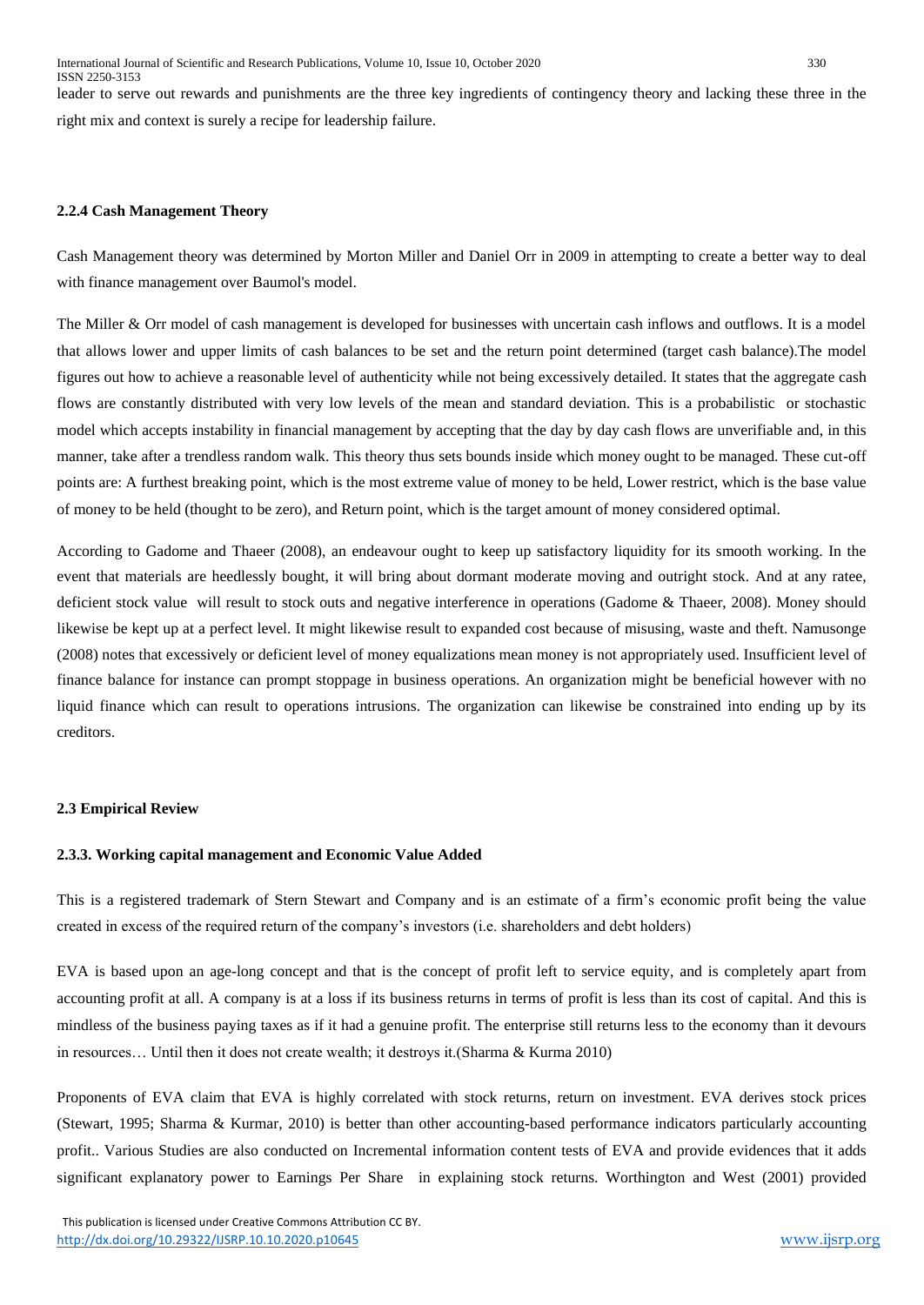Australian evidences regarding the information content of EVA and concluded that stock returns to be more closely associated with EVA than residual income, earnings and net cash flow.

EVA as a measure of residual income is normally utilized for assessing the performance of organisations as a divisions, multidivisions or departmentalized operations, in which a finance charge (cost of capital) is deducted from the accounting profits of the entity. The finance charge is calculated as the net assets of the company, factored with applicable interest rate which is normally the company's weighted average cost of capital or the prevailing ruling interest rate of commercial credit 9usually banking interest rate).(Daraban 2017; Butt, Huniar & Rehman 2010; Geyser & Liebenberg, 2003)

EVA as a residual income can be mathematically expressed as

 $EVA = NOPAT - (k * capital)$ 

Where:

NOPAT = Net Operating Profits After Tax.

(r \*capital) is the finance charge,

where  $r =$  the firms weighted average cost of capital

capital = equity plus long-term debt of the company at the start of the period including shareholders loan whether short-term or long-term.

EVA is useful in explaining the market value of a company as the profit rate can easily be compared with the prevailing market cost of capital and it allows dissecting a company's market value into known and unknown (expected) components. The present value of future stream of EVAs actually has two components, present value of current EVA (known component) and present value of expected EVA improvements over the current level (unknown component). The first component coupled with current book value of equity is called Current Operational Value (COV) and the second component is called Future Growth Value (FGV). As market value of a firm is essentially futuristic and it depends to a large extent on Future Growth Value (FGV) of a firm and FGV depends on EVA improvement. If a company maintains EVA (without any improvement), its NOPAT will provide a cost of capital return on current operational value(COV) and no return on FGV. Hence, EVA improvement is a precondition for growth in market value

EVA is different from other traditional performance measuring tools because most measures mostly depend strictly on accounting information but EVA incorporates market cost of capital. According to Sabol, Andrija; Sverer, Filip (2017), the problem with these kinds of tools is that accounting earnings fail to measure changes in the economic value of the firm, and some of the reasons include

(1) Alternative accounting methods may be employed: different methods for depreciation, inventory valuation, goodwill amortization, and so on

(2) Both business risk (as determined by the nature of the firm's operations), and financial risk (largely determined by the relative proportions of debt and equity used to finance assets) are excluded.

(3) Accrual based accounting numbers differ from cash flows from operations, particularly in working capital components.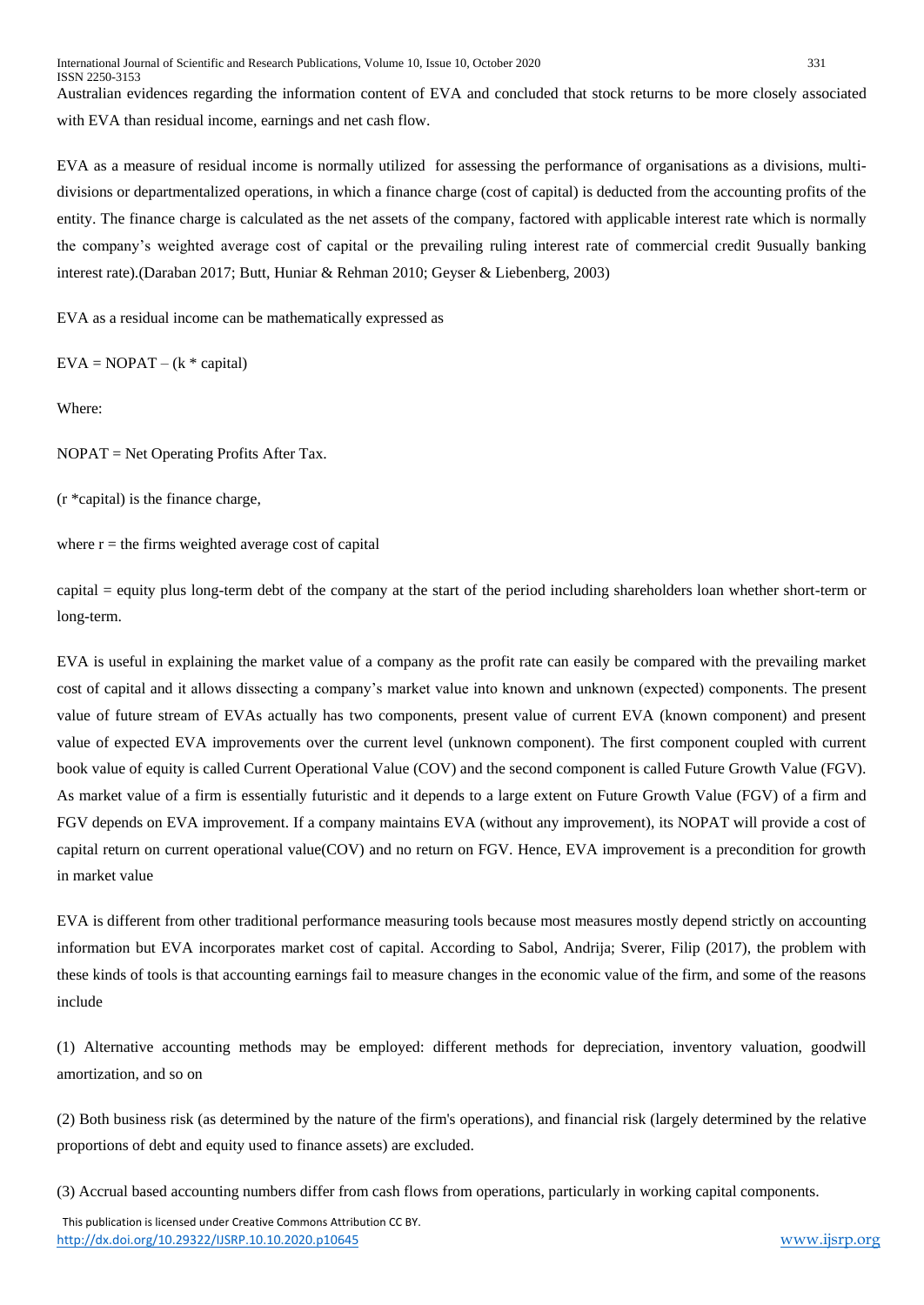## (5) The time value of money is ignored.

## **2.6 Researcher's Conceptual Model**

This study will be guided by the following conceptual framework as adopted from financial management for small business (McMahon, 1995).



The independent and dependent variable for this research is financial management (X) and Poultry Farms performance (Y) respectively. The independent variable working capital management (X) is measured using the following dimensions: cash management, accounts receivable management, accounts payable management and inventory management while the dependent variable is measured measured by the key variable of Economic Value Added (EVA).

## **3. METHODOLOGY**

150 structured questionnaires were administered and 122 responses in a combination of direct interview, online questionnaires and paper copies were filled and returned from across the six zones in Ogun State as mapped out by the Poultry Association of Nigeria, Ogun State chapter. This represents a response rate of 81.3%. According to Marske(2019) , a response rate of 60% is the minimum response rate, The "Gold Standard" by the Federal Statistic s is 85% (AAPOR 2015). Babbie (2004) also asserted that survey return rates of 50% is acceptable for analysis and publication, 60% is good and 70% is very good. Based on these views from renowned researchers, the responses rate for this study of 81.3% is considered sufficient for making inferences and drawing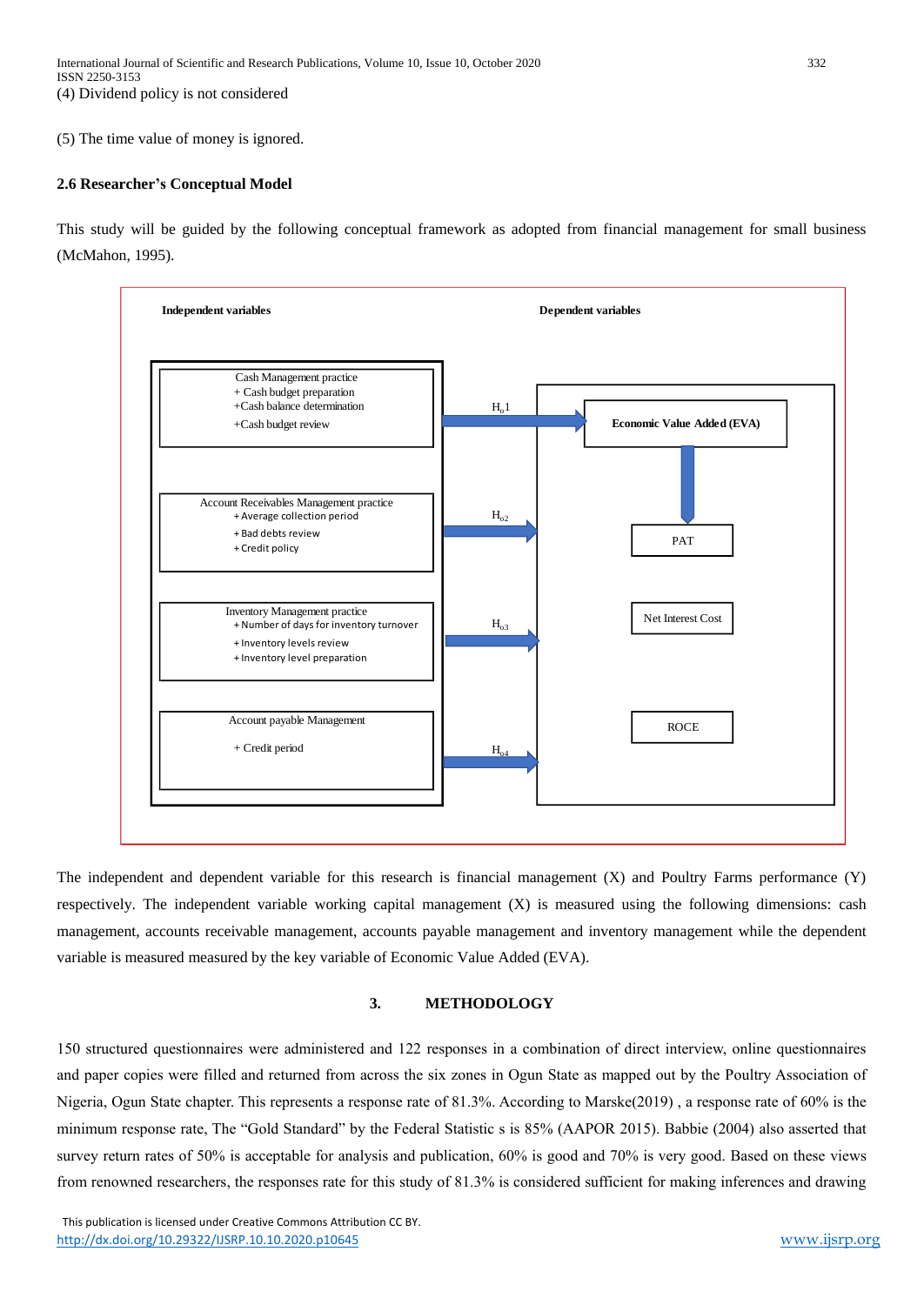conclusions. Table 2 below illustrates the rate of responses from the SMEs poultry farms as contained in the Farm Registration list as obtained from the Poultry Association of Nigeria, Ogun State chapter.(Adegbie & Alawode, 2020 ; PANOG).

Data analysis for this study was done in two stages: the descriptive and inferential analysis. The first stage (the descriptive analysis) features descriptions of the properties of the data to show the variations in responses of the study's participants using such tools as frequencies and percentage distribution tables, bar charts, means and standard deviations. It will also provide the views and opinions of the respondents on working capital management and Poultry farms performance.

The second stage (the inferential analysis) is the analysis of the responses on the quantitative data and the relationships. This was carried out using statistical tools of multiple regression method of analysis using SPSS (Statistical Package for Social Sciences) software version 22.0 to test the effect link between the independent variables on the dependent variable.

The variables for this study operationalized thus:

 $Y = f(X)$ 

Where  $Y = E$ conomic Value Added (EVA, and

 $X =$  Working Capital Management (WCM)

Hypothesis

 $Y = f(x_1)$  $y_1 = \beta_0 + \beta_1 x_1 + \varepsilon_1$  $EVA = \beta_0 + \beta_3 WCM + \varepsilon_i$ 

# **4. Results and Discussion of Findings**

# *4.1. Data Analysis*

| Table 2. Distribution of Questionnaire/ Response Rate. |  |  |
|--------------------------------------------------------|--|--|
|--------------------------------------------------------|--|--|

| <b>Categories</b>                           | Frequency | Percentage% |
|---------------------------------------------|-----------|-------------|
|                                             |           |             |
| Copies of questionnaire administered        | l 50      | 100         |
| Copies of questionnaire filled and returned |           | 81.3        |
| Copies questionnaire not returned           | 28        | 18.7        |

Source: Researcher's Field Survey, 2019

*Figure 2. Demographic Characteristics of Respondent.*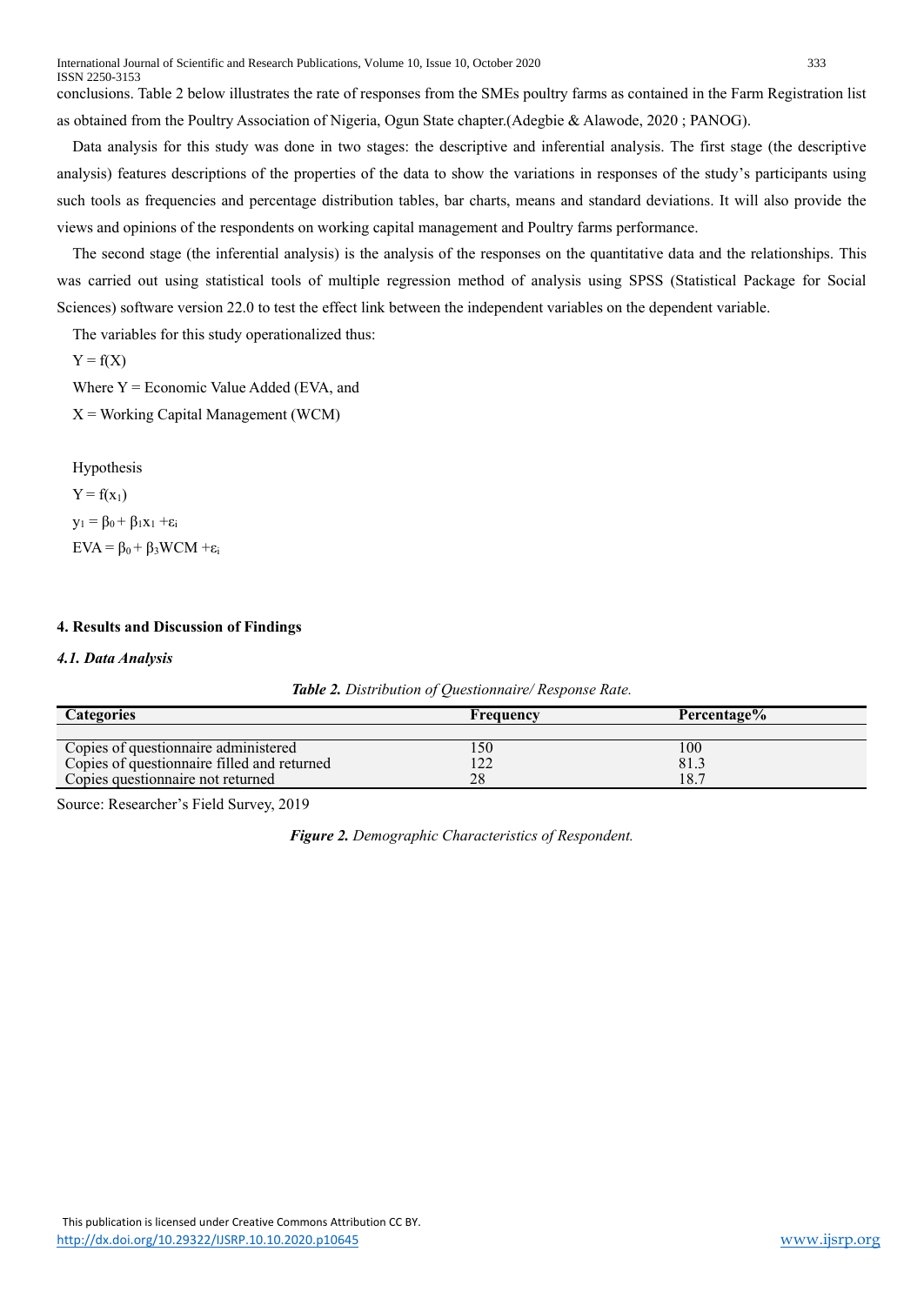International Journal of Scientific and Research Publications, Volume 10, Issue 10, October 2020 334 ISSN 2250-3153



Source: Field Survey, 2019

# **4.2. Test of Hypothesis**

**Research Objective :** evaluate the effect of working capital management on economic value added of SMEs in poultry industry of Ogun State.

**Research Question:** in what way does working capital management affect the economic value added of selected poultry industry in Ogun State, Nigeria?

**Research Hypothesis (Ho):** there is no significant effect of working capital management on the economic value added of SMEs in the poultry industry of Ogun State, Nigeria.

## **Table 4.13 Regression Estimate**

|                 | <b>The Model</b> |                 |           |       |
|-----------------|------------------|-----------------|-----------|-------|
| <b>Variable</b> | Coefficient      | <b>Standard</b> | $t$ -stat | Prob. |
|                 |                  | <b>Error</b>    |           |       |
| Constant        | 3.6011           | .560            | 6.426     | .000  |
| IM              | .107             | .064            | 1.674     | .096  |
| <b>APM</b>      | .150             | .078            | 1.931     | .055  |
| <b>ARM</b>      | .156             | .087            | 1.785     | .076  |
| CM              | .183             | .097            | 1.881     | .062  |
| $R^2$           | .097             |                 |           |       |

 This publication is licensed under Creative Commons Attribution CC BY. <http://dx.doi.org/10.29322/IJSRP.10.10.2020.p10645> [www.ijsrp.org](http://ijsrp.org/)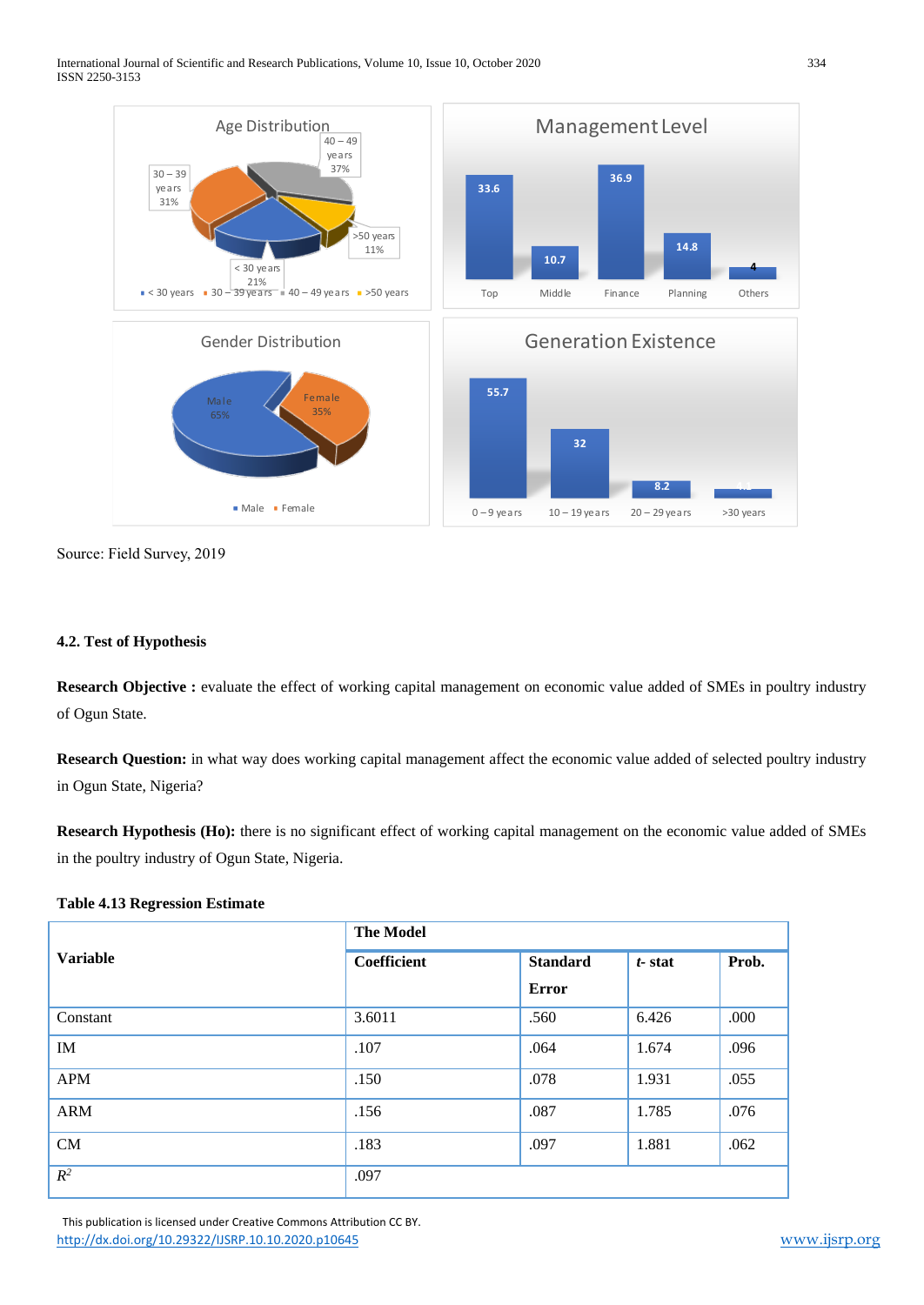International Journal of Scientific and Research Publications, Volume 10, Issue 10, October 2020 335

| ISSN 2250-3153           |              |
|--------------------------|--------------|
| Adjusted $R^2$ : Overall | 0.058        |
| F-Stat                   | 2.485(0.035) |

# **Dependent Variable: EVA \*significant at 5%**

# **Model**

 $WCM = \beta_0 + \beta_1 IM + \beta_2APM + \beta_3ARM + \beta_4CM + \epsilon_i$ 

 $WCM = 3.6011 + 0.107IM + 0.150APM + 0.156ARN + 0.183CM$ 

The regression estimates of model 3 shows that working capital management measured by cash management, accounts receivable management, accounts payable management and inventory management positively affects performance measured by economic value added (EVA). This is indicated by the signs of the coefficient. .( = β0 = 3.601; β1= 0.107; β2= 0.150; β3= 0.156; β4= 0.183 and β5= 0.143). Also, from Table 4.13, inventory management has a positive insignificant effect on economic value added (*β*= 0.107, *t*=1.674, *p* = .096), accounts payable management has a positive insignificant effect on economic value added (*β*= 0.150, *t* = 1.931, *p*=.055), accounts receivable management has a positive insignificant effect on economic value added (*β*= 0.156, *t* = 1.785, *p*=.076), cash management has a positive insignificant effect on economic value added (*β*= 0.183, *t* = 1.881, *p*=.062).

The Adjusted  $R<sup>2</sup>$  of the model showed that 5.8% of the variations in economic value added of selected poultry businesses can be attributed to working capital management proxies used in this study, while the remaining 94.2% of the variations in profitability of selected poultry farms are caused by other factors not included in this model. The overall F-Statistics is 2.485, while the Pvalue of the F-Statistics is 0.000 which is less than 0.05 adopted for this work. Implying that working capital management does exert a significant effect on Economic-Value-Added of SME poultry industry in Nigeria. Hence, the null hypothesis may not be accepted.and the objective is achieved.

Rago (2008) concluded in its study that economic value added even though unconventional by traditional standards of financial performance, it appears to be the very useful in measuring corporate performance because it emphasizes efficiency and wise management as factors that produce wealth. Also, Haller and Staden (2014) in their study highlighted that EVA can be used to enhance future earnings predictions. They also investigated the degree of correlation between different performance measures and stock market returns. The results indicate that EVA is more correlated a measure with stock returns(alternate investment return).

## **5.1 Summary**

The main thrust of this study was to examine the relationship between working capital management and economic value addition as a proxy of performance in selected poultry farms in Ogun State, Nigeria. To achieve this,

The methodology adopted for this study covered such areas as the research design that was used for the study, study location, sampling, data collection method, data processing and data analysis with primary data obtained through questionnaire from one hundred and fifty (150) owners and/or managers of the one hundred and ten (110) selected poultry farms in Ogun State. One hundred and twenty-two (122) respondents were taken. Purposive sampling was usedand the retrieved questionnaire was coded and analysed using simple frequency distribution and simple percentage and ordinary least square regression technique. This chapter gives the summary of the study as well as the summary of the findings and their implications. Conclusions were drawn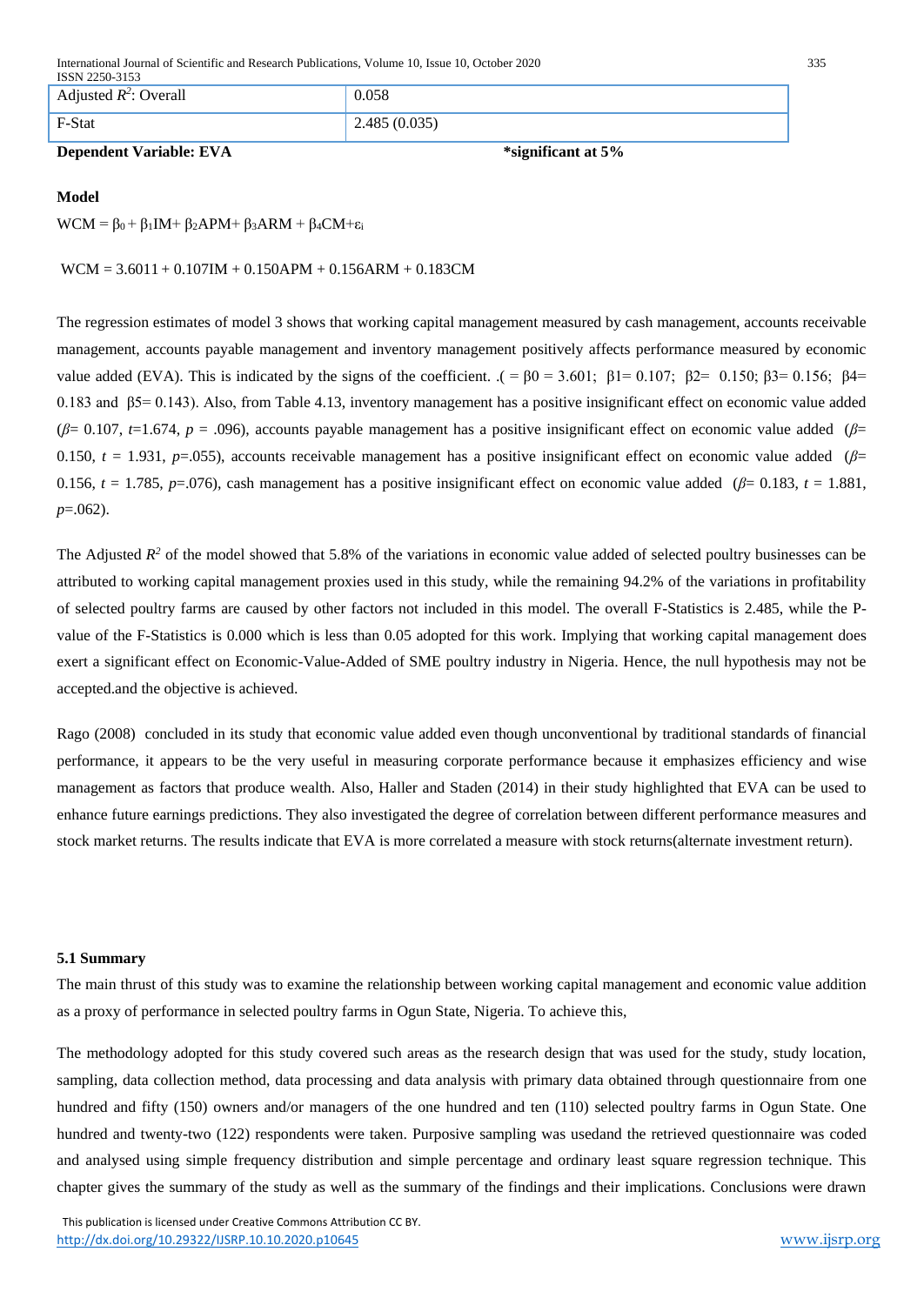and recommendations made. Finally, the chapter highlighted the limitations of the study, the study's contributions to knowledge and suggestions for further research.

#### **5.2 Conclusion and Recommendations**

The study examined the effect of working capital management on selected poultry industry farms in Ogun State, Nigeria. The regression estimates show the effect of working capital management on economic value added and indicates that the working capital management have a positive significant effect on economic value added as a proxy of performance of poultry industry in Ogun State, Nigeria.

SMEs should ensure enhance and regularly update their accounting information system from where the various components of working capital can be analysed as the responses, showed that majority of the respondents do have an accounting information system in place but like hardwares too, accounting softwares are being developed regularly and inclusive of other multidimensional farm.management softwares.

SMEs should expand the coverage of working capital management components such as used in this study with special focus on credit management, cash management and asset management in their operations in order to boost their capability in competing and growing like the big farms.

A key component that need to be closely monitored is the inventory level due to the insecurity level and corruption as an environmental factor, most of these inputs are imported with attention to be paid to expiry date and moisture level of the premixes while the aflatoxin level of maize, soya and other protein materials should always be tested for the micro-biological integrity.

Usually, farms sell on cash and carry basis but the established customers enjoy average of one week unsecured credit making it imperative for close and unconventional credit management avoiding credit roll-overs. Also, the cerdit terms have to such that will be lower than the trade credit available to the farms so that the net of receivables and payables will remain positive.

It is also very necessary to obtain knowledge about basic financial concepts by the owners of these SMEs in order to help manage their finances in case they do not have a financial expert in their farms. The lower level in the industry need to be particularly upgraded as this study was limited to top and middle level management of these farms. A healthy business is one that all the cadres of the business strata can understand and apply various working capital management as proxied in this study.

## **5.3 Contribution to Knowledge**

This study has the following contributions to knowledge:

**Contribution to Literature:** The study's conceptual work has extended the frontiers of knowledge on the effect working capital management on performance of poultry industry farms in Ogun State, Nigeria by introducing the issue economic value addition (EVA) which is a step further down the accounting profit line.with which the growth and survival of any business is guaranteed as a thriving entity in Nigeria.

**Contribution to Theory:** This study contributed to knowledge; most works done on this research topic were hinged on both contingency theory and cash management theory. The localisation of these theories serve as a confirmation of their efficacy.This study contributed to existing literature by the findings that have been examined; implications of the findings, and the recommendations that have been made.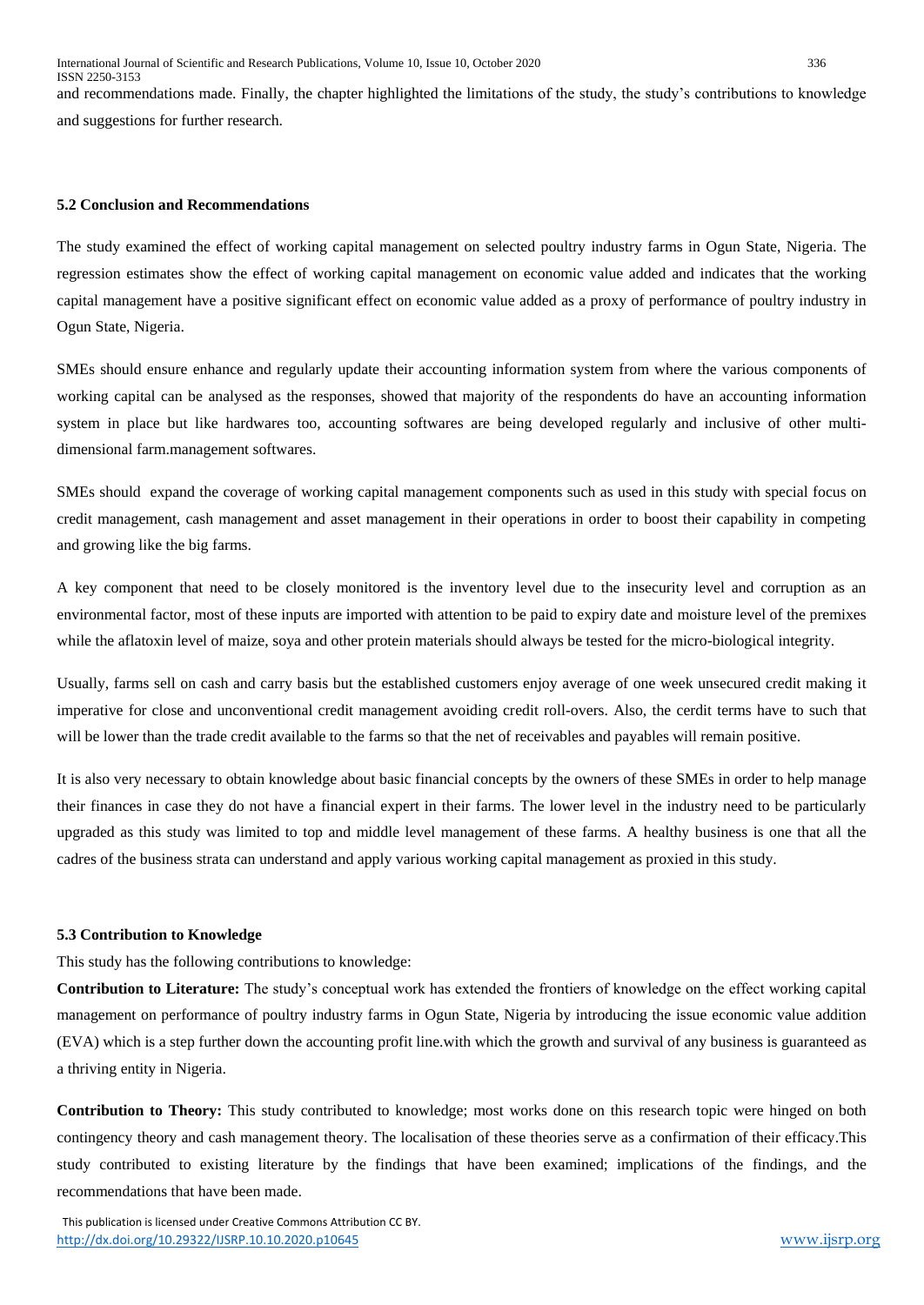**Contribution to Practice:** The study investigated the effect of working capital management on economic value added which is simply performance of poultry industry in Ogun State, Nigeria. To the best of the researcher's knowledge, this study is one of the studies considering the issue of working capital management in the poultry industry and can be generalised to the small and medium scale enterprises. Since the industry and SMEs usually suffer from sharp fluctuations in components of the working capital, particularly with short-supply in the inputs, a mastery of the key performance indicators comes handy to help the industry.

**Contribution to Model:** This study contributed to knowledge through the model developed which shows the effect of working capital management proxies on economic value added. Most of the previous studies are focusing on profitability but the economic value-added perspective considers the cost of capital impact in the industry and make it market funding oriented.

## **REFERENCES**

- Adegbie, F.F. & Alawode, O.P(2020). Financial Management Practices and Performance of Small and Medium Scale Poultry Industry in Ogun State, Nigeria. Journal of Finance and Accounting, 8(2). 90-106.
- Adina, S. (2010). Working capital management and profitability: A case of Alba Companies. *Annalesuniversitatisapulensis series oeconomica, 12*(1), 34-45.
- Afrifa, G. & Padachi, K. (2015). Working Capital Level Influence on SME Profitability. SSRN, SSRN: https://ssrn.com/abstract=2643841 or<http://dx.doi.org/10.2139/ssrn.2643841>
- Akintunde, O.K., Adeoti, A.I., Okoruwa, V.O., Omonona, B.T. & Abu, A.O. (2015). Effect of disease management on profitability of chicken egg production in Southwest Nigeria. *Asian Journal of Poultry Science, 9*(1), 1-18.
- Alabi, R. A., Tariuwa, I. O., Onemolease, P. E., Mafimisebi, A., Isah, T. A., Esobhawan, A. O. & Oviasogie, O. I. (2000). Risk management in poultry enterprises in Edo State through insurance scheme. *Proceedings of the 5th Annual Conference of Animal Science Association of Nigeria*, September 19-22, 2000, Port Harcourt, Nigeria. 182-184.
- Alabi, R. A. & Isah, A. O. (2002). Poultry production constraints: The case of Esan West L.G.A. of Edo State, Nigeria. *African Journal of Livestock Extension, 1* (1), 58 - 61.
- Aminu, I. M. & Shariff, M. N. (2015). Determinants of SME's performance in Nigeria: A Pilot Study. *Mediterranean Journal of Social Sciences, 6*(1), 156 – 164. *Doi:10.5901/mjss.2015.v6n1p156.*
- Anna, B. (2016). Value Added Statement A relevant instrument for integrated reporting. *Financial Internet Quarterly, e-Finance, 12*(4). 92-104. DOI:10.1515/fi qf-2016-0011.
- Baños-Caballero, S., García-Teruel, P. & Solano, P. (2010). Working capital management in SMEs. Accounting and Finance. 50(1). 511-527
- Butt, B. Z., Hunjra, A. I. & Rehman, K. U. (2010). Working capital management and their impact on organization performance*. World Applied Science Journal. 9*(9), 997-1002*.*
- CBN. (2006). Small and Medium Enterprises Equity Investment Scheme (SMEEIS) : An initiative of the bankers' committee. Retrieved on the 19th of December, 2018 from: Retrieved from https://www.cbn.gov.ng/
- CBN. (2012). Summary Report national financial inclusion strategy retrieved from: http://www.cenbank.org.

CBN. (2018). SMEs Financing in Nigeria. Retrieved on the 19th of December, 2018 from: Retrieved from http://www.cenbank.org.

Chenhall, R.H. (2003). Management control systems design within its organizational

 This publication is licensed under Creative Commons Attribution CC BY. <http://dx.doi.org/10.29322/IJSRP.10.10.2020.p10645> [www.ijsrp.org](http://ijsrp.org/)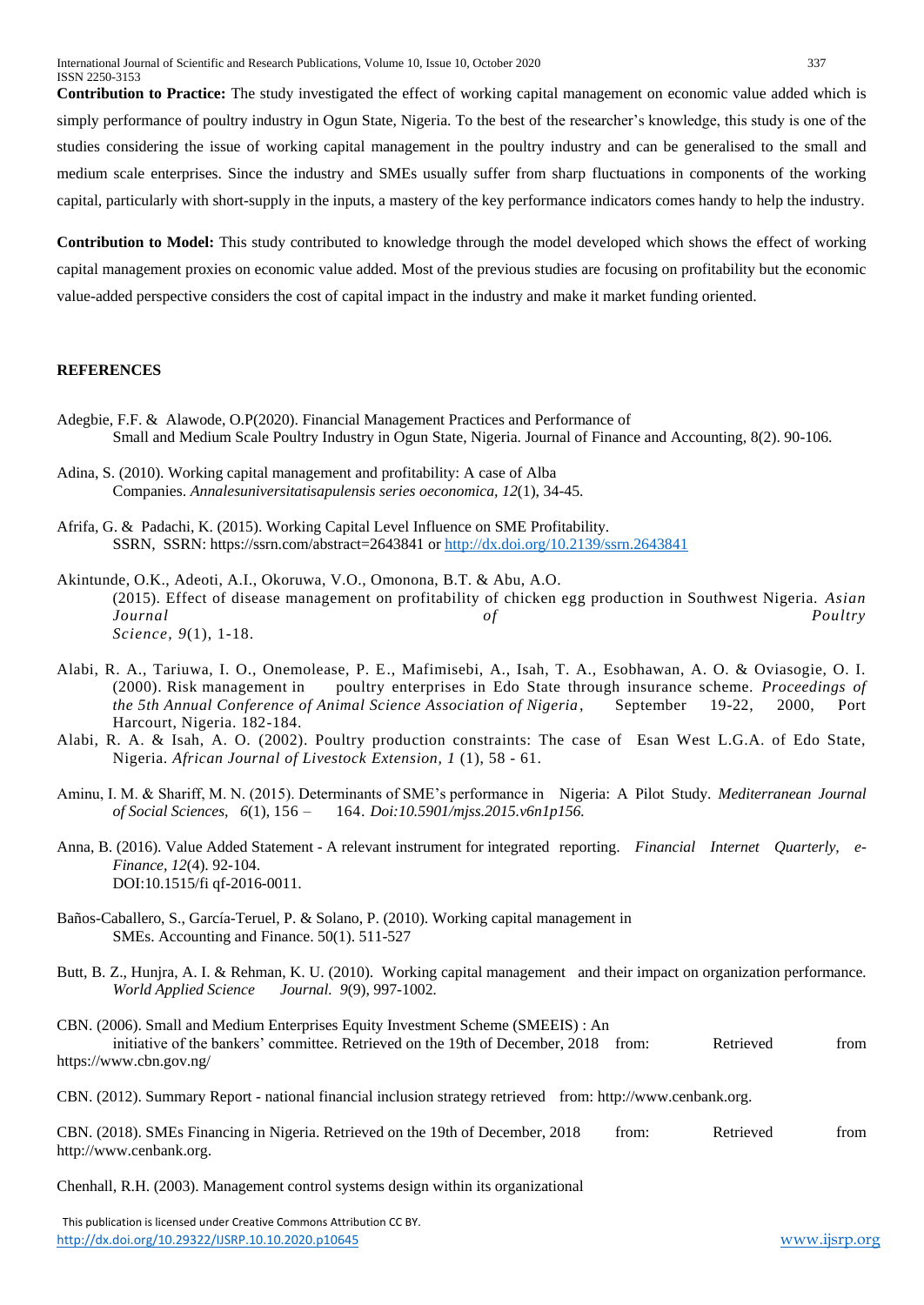International Journal of Scientific and Research Publications, Volume 10, Issue 10, October 2020 338 ISSN 2250-3153

context: Findings from contingency-based research and directions for the future*. Accounting, Organizations and Society, 28*(2/3), 127-168. Retrieved from http://www.elsevier.com/locate/aos.

- Daraban, M (2017). Economic Value Added A General Review of the Concept. Ovidius University annals economic sciences series, XVII(1). 168-173.
- Ebiringa, O. T. (2011). Synthesis of Literature on small & medium enterprise (SME) Start-Up Finance. *International Journal on economic Research, 2*(1), 85-91.
- Eniola, A. A. & Entebanga, H. (2015). SME firm performance-financial innovation and challenges. *Procedia - Social and Behavioural Sciences, 195* (2015), 334– 342*.* Retrieved from http://creativecommons.org/licenses/by-nc-nd/4.0.
- Etuk, R. U., Etuk, G. R. & Baghebo, M. (2014). Small and medium scale enterprises (SMEs) and Nigeria's Economic Development. *Mediterranean Journal of Social*
- *Sciences, 5*(7).656-662. European Commission. (2015). Evaluation of Regulation (EC) N° 1606/2002 of 19 July 2002 on the application of International Accounting Standards. Retrieved from https://www.ifrs.org/- /media/feature/about-us/our-history/2015-ec-ias-reg-evaluation .
- Ewubare, D. & Ozar, V. (2018). Effect of poultry production on agricultural production in Nigerian Economy. *Asian Online Journal Publishing Group, 5*(1),8-16.DOI:10.20448/journal.502.2018.51.8.16.
- Fadeyi, O. (2018). Smallholder agricultural finance in Nigeria: The research gap*. Journal of Development and Agricultural Economics, 10*(11), 367-376*.* Retrieved from http://www.ijntr.org.
- Falope, O.I. & Ajilore, O.T. (2009). Working capital management and corporate Profitability: evidence from panel data analysis of selected quoted companies in Nigeria. *Research Journal of Business Management, 3*(3), 73-84. Doi:rjbm.2009.73.84.
- Fasina, F.O., Ali, A.M. Yilma, J.M., Thieme, O. & Ankers, P. (2012). The cost-benefit of biosecurity measures on infectious diseases in the Egyptian Household Poultry. *Prev. Vet. Med*. *103*(1), 178-191. doi: 10.1016/j.prevetmed.2011.09.016
- Geyser,M. & Liebenberg, I.E. (2003). Creating A New Valuation Tool For South African Agricultural Co-Operatives. *Agrekon, 42*(2). 106-115.

Haller, A. & Staden, C. (2014). The Value-Added Statement – an Appropriate Instrument for Integrated Reporting. *Accounting, Auditing & Accountability Journal*, *27*(7). 190-1216. doi.org/10.1108/AAAJ-04-2013-1307

IFC. (2006). Micro, small and medium enterprise: the role of small- and medium- sized enterprise in the future of emerging economies. *Earth Trends 2006. World Resources Institute under a Creative Common License.*

Kalla, D.J.U., Barrier, G, Haruna, U, Abubakar, M, Hamidu, B.M.& Murtala, N. (2007). Economic analysis of broiler production at miango plateau state, nigeria. Paper prepared for presentation at the farm management association of Nigeria Conference, Ayetoro, Nigeria, September 4-6, 2007

- Kehinde J.S. (2011). Effective Working Capital Management in Small and Medium Scale Enterprises (SMEs). International Journal of Business and Management,6(9). 271-279.
- Kengatharan, L. (2017). Moderating effect of social uncertainty between capital Budgeting practices and performance*. International Journal of Accounting and Financial Reporting, 7*(2)*,* 79-95. doi:org/10.5296/ijafr.v7i2.11936.
- Kengatharan, L. & Yogendrarajah, R. (2017). Working capital management and Performance of SMEs in Sri Lanka: Evidence from Jaffna District. Retrieved from *https://www.researchgate.net/publication/320728716*
- Knight, C. (). The management of working capital. Retrieved from https://slideplayer.com/slide/10344577/#.XFG1Cd9CKrU
- KPMG (2006). The Application of IFRS: Choices in Practice. London: KPMG IFRG

Lihandah, P.D. , Bogonko, J. & Ong"iyo,C. (2018 ). Assessment of the Effects of Working

 This publication is licensed under Creative Commons Attribution CC BY. <http://dx.doi.org/10.29322/IJSRP.10.10.2020.p10645> [www.ijsrp.org](http://ijsrp.org/)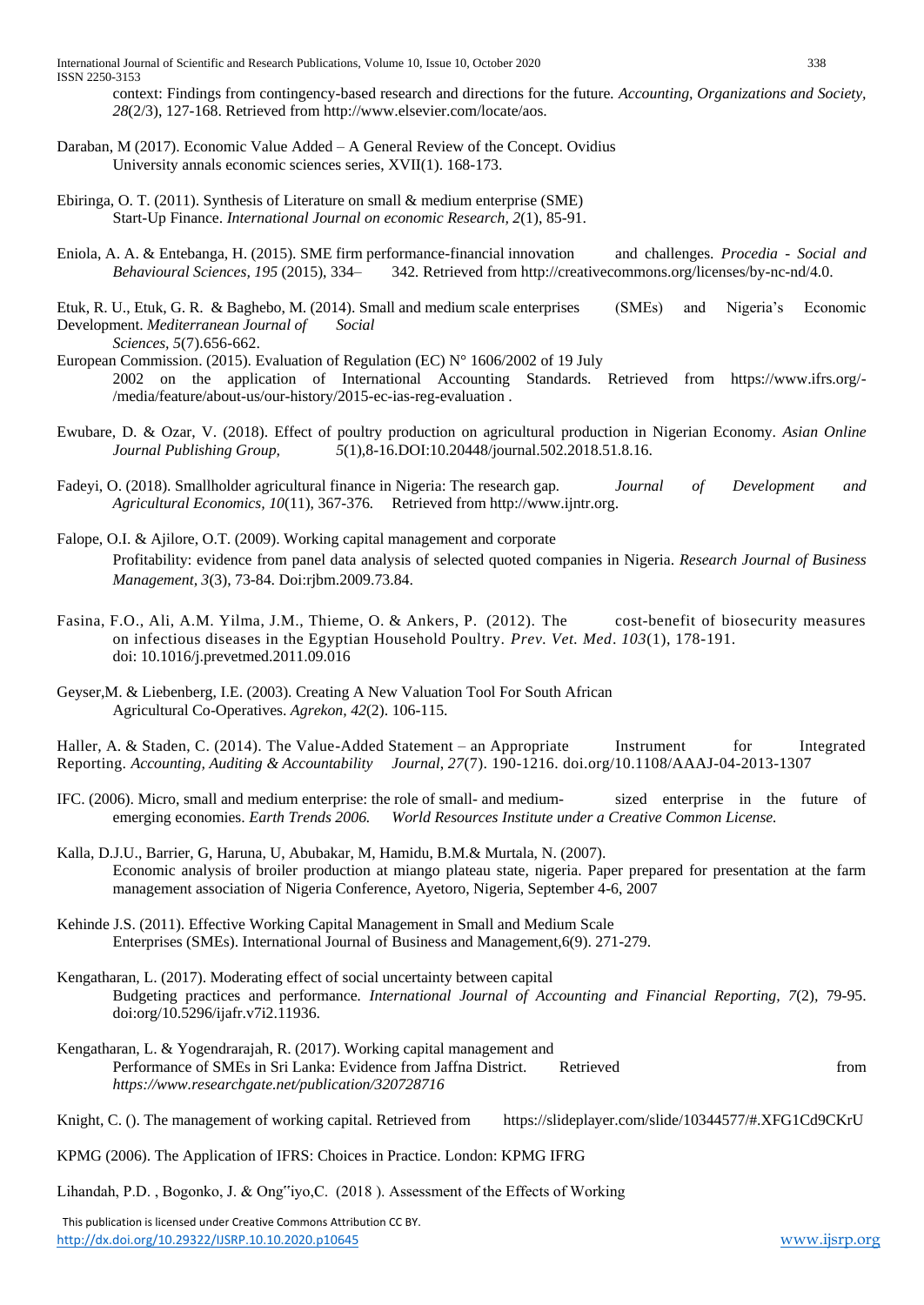International Journal of Scientific and Research Publications, Volume 10, Issue 10, October 2020 339 ISSN 2250-3153

Capital Management on Liquidity of Classified Hotels in Eldoret Town, Kenya. *International journals of academics & research, 1*(1). 135-145.

Marske, Robert. (2019). Re: What is the accepted response rate for a survey?. Retrieved from: [https://www.researchgate.net/post/What\\_is\\_the\\_accepted\\_response\\_rate\\_for\\_a\\_survey/5d73dba93d48b76c0c7f8a43/citat](https://www.researchgate.net/post/What_is_the_accepted_response_rate_for_a_survey/5d73dba93d48b76c0c7f8a43/citation/download) [ion/download.](https://www.researchgate.net/post/What_is_the_accepted_response_rate_for_a_survey/5d73dba93d48b76c0c7f8a43/citation/download)

McMahon, R. G. P., & Stanger, A. M. J. (1995). Understanding the small enterprise financial objective function. *Entrepreneurship Theory and Practice, 19*(4), 21-40*.*

- Namusonge, G. S., Muturi, W. & Olawoye, O. O. (2016). The Role of innovation on performance of firms on Nigerian Stock Exchange. *European Journal of Research and Reflection in Management Sciences. 4*(1).
- Nthenge, D. & Ringera, J. (2017). Effect of working capital management on financial performance of small and medium enterprises in Kiambu Town, Kenya. *American Based Research Journal, 6*(1), 6-30*.* Retrieved from https://ssrn.com/abstract=2912155.
- Nthenge, D. & Ringera, J. (2017). Effect of working capital management on financial performance of small and medium enterprises in Kiambu town, Kenya. *American Based Research Journal, 6*(1), 1-27.
- Obi J.N. (2015) Budgeting and Budgetary Control as The Metric for Corporate Performance. *International Journal of Sustainable development. 3*(1).
- Oduntan, A. (2017). Why we are partnering Edo govt Amo farms boss. Retrieved from https://www.vanguardngr.com/2017/03/partnering-edo-govt-amo-farms-boss.
- OECD (2004). Promoting Entrepreneurship And Innovative SMEs In A Global Economy: Towards a More Responsible and Inclusive Globalization. A Report of 2nd OECD Conference of Ministers Responsible for Small and Medium Sized Enterprise (SMEs) in Istanbul, Turkey (3-5 June, 2004).
- Olorunwa, O. J. (2015). Economic Analysis of Broiler Production in Lagos State Poultry Estate, Nigeria. *Journal of Investment & Management, 7*(1), 35-44. doi:org/10.1016/j.sbspro.2015.06.361.

Omoluabi, E.T. (2016). Contingency Approach in Nigeria Management System. *Information and Knowledge Management, 6*(7). 1-7.

- Raheman, A. & Nasr M. (2007). Working capital management and profitability-case of Pakistani Firms. *International Review of Business Research Papers, 3*(1). 279-300.
- Saad N. & Edi N. (2010). Working capital management: The effect of market Valuation and profitability in Malaysia. *International Journal of Business and Management, 5*(11). 140-147. DOI:10.5539/ijbm.v5n11p140.
- Sharma, A. K. & Kumar, S. (2010). Economic Value Added (EVA) literature review and relevant issues. *International Journal of Economics and Finance, 2*(2), 200-220. doi:org/10.5539/ijef.v2n2p200.
- Sharma A.K. & Kumar S. (2011). Effect of working capital management on firm Profitability: empirical evidence from India. *Global Business Review 12*(1). 159–173. doi.org/10.1177%2F097215091001200110.
- Shin, H.H. and Soenen, L. (1998). Efficiency of working capital and corporate Profitability, *Financial Practice and Education, 8*(2), 37-45.
- Shubita, M.F. (2013). Working capital management and profitability: a case of Industrial Jordanian Companies. *International Journal of Business and Social Science. 4*(8). 108-115. Retrieved from http://www.cbj.gov.jo.
- Soyemi A. A & Olawale L.S. (2014). A comparative analysis on working capital management of brewery companies in Nigeria. *International Journal of Finance and Accounting 2014, 3*(6), 356-371. doi:10.5923/j.ijfa.20140306.04

 This publication is licensed under Creative Commons Attribution CC BY. Stewart, G.B. (1994). EVA: Fact and fantasy. *Journal of Applied Corporate Finance, 7*(2),71-84*.* doi: org/10.1111/j.1745-6622.1994.tb00406

<http://dx.doi.org/10.29322/IJSRP.10.10.2020.p10645> [www.ijsrp.org](http://ijsrp.org/)